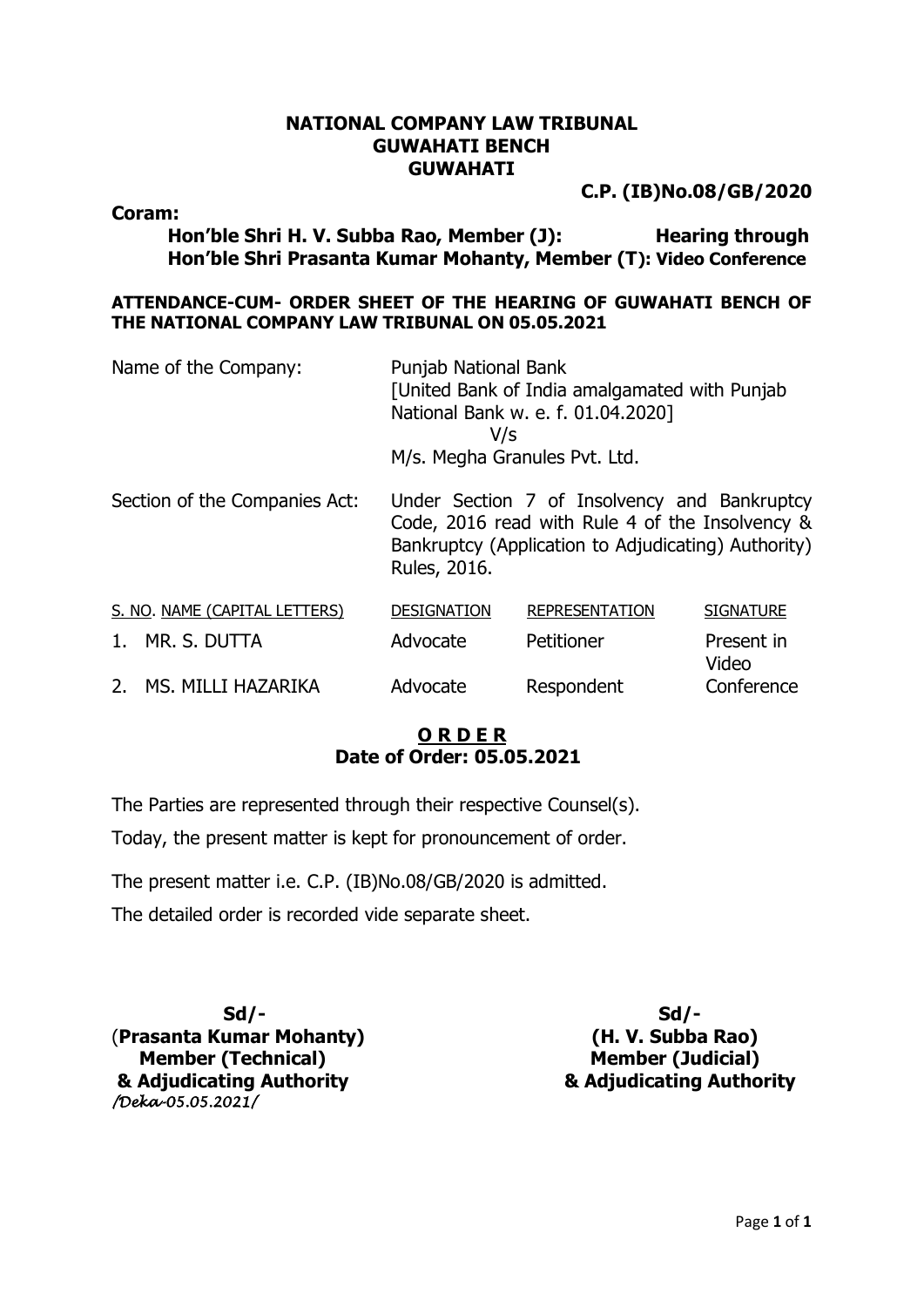## **NATIONAL COMPANY LAW TRIBUNAL GUWAHATI BENCH GUWAHATI**

# **C.P. (IB)No.08/GB/2020**

### **In the matter of:**

#### Punjab National Bank

[United Bank of India amalgamated with Punjab National Bank w. e. f. 01.04.2020], A Body Corporate constituted under the Banking Companies (Acquisition and Transfer of Undertakings) Act, 1970 and having its Central Office at 7, Bhikaji Cama Place, New Delhi – 110066 and one of its Local Circle Office amongst other places at Nilgiri Mansion, Bhangagarh, Guwahati 781 005 and carrying on the business of Banking through diverse branches and in particular a branch named Punjab National Bank, Fancy Bazar Branch, Fancy Bazar, Guwahati 781 001, Assam and represented in this case by the Chief Manager, Punjab National Bank, Zonal Sastra Centre, 1st Floor, Zonal Office, H. B. Road, Panbazar, Guwahati 781 001, Assam.

[UPON MERGER OF ERSTWHILE FINANCIAL CREDITOR UNITED BANK OF INDIA WITH PUNJAB NATIONAL BANK & SUBSTITITION THEREOF]

V/s

M/s. Megha Granules Pvt. Ltd. Having its Registered Office at H. R. Path, Zoo Road, Bye Lane NO.6, Tinali, Guwahati 781006, Assam.

#### **Order delivered on 05.05.2021**

#### **Coram:**

**Hon'ble Shri H. V. Subba Rao, Member (J): Hearing through And Hon'ble Shri Prasanta Kumar Mohanty, Member (T): Video Conference**

Appearance: Mr. S. Dutta, Advocate for Petitioner. Ms. Milli Hazarika, Sr. Advocate for the Respondent

# **O R D E R [Per: Mr. Prasanta Kumar Mohanty, Member (T)]**

1. The present I. B. Petition is filed by the Financial Creditor Punjab National Bank under Section 7 of the Insolvency and Bankruptcy Code, 2016 (herein after referred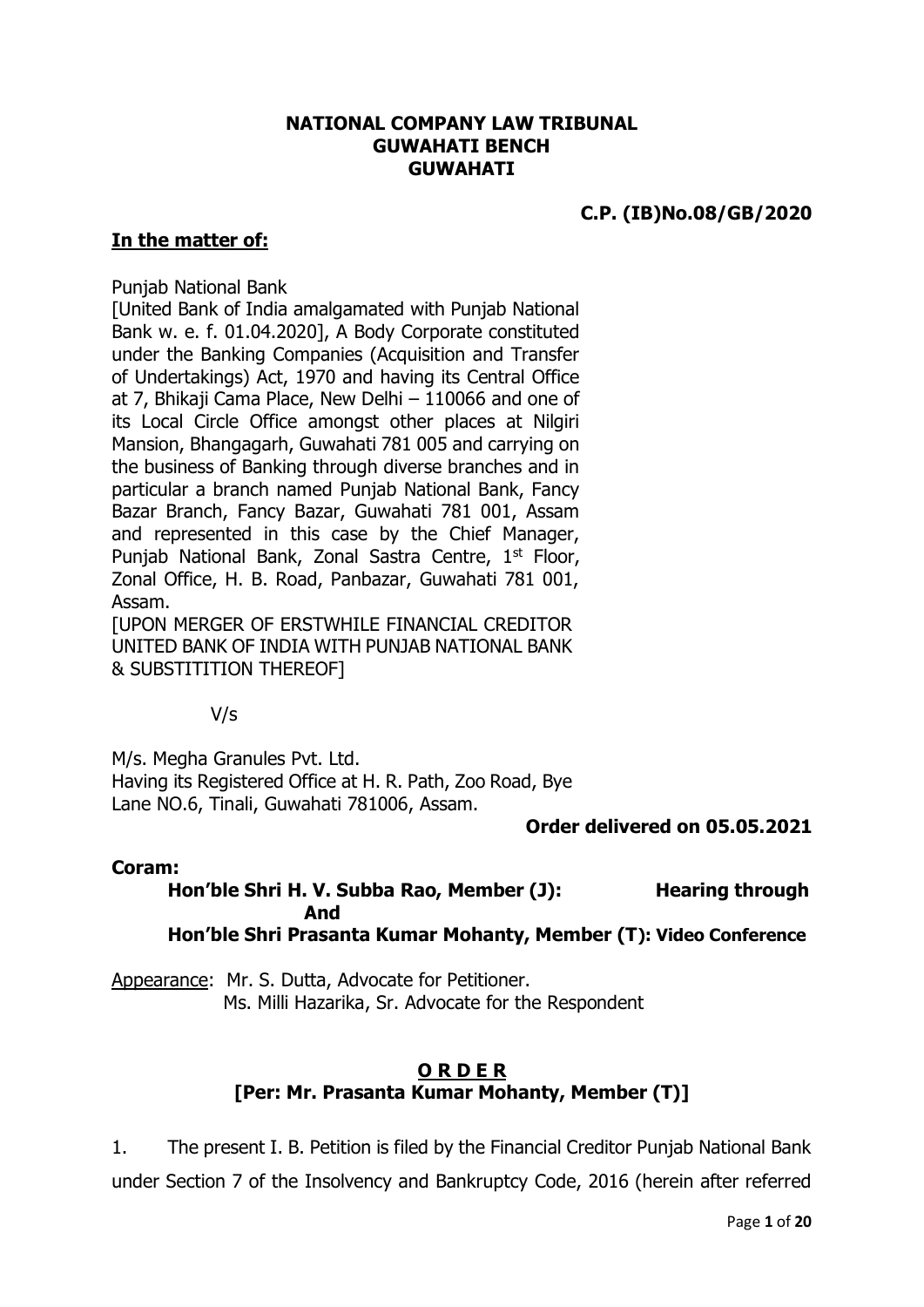to as a "Code"), seeking initiation of Corporate Insolvency Resolution Process ("CIRP") against the Corporate Debtor namely, M/s. Megha Granules Pvt. Ltd. for the default committed by the Corporate Debtor in making repayment of various credit facilities availed from the Bank. The Applicant (FC), Punjab National Bank is a Bank, incorporated under the Banking Companies (Acquisition and Transfer of Undertakings) Act, 1970. The application has been filed by the duly authorised officer, Shri Nanda Kirshore Sethy, Chief Manager, Zonal Sastra Centre, 1<sup>st</sup> Floor, Zonal Office, H. B. Road, Panbazar, Guwahati 781 001, Assam.

2. The Respondent Corporate Debtor (CD) Company, namely Megha Granules Pvt. Ltd. was incorporated on 05.05.2005 with CIN: U26942ML20007PTC008253.

3. The Nominal / Authorised Share Capital of the Respondent (CD) Company is Rs.13,40,00,000 (Rupees Thirteen Crores Forty Lacs only) and the paid-up Share Capital is Rs.12,99,99,488 (Rupees Twelve Crores Ninety Nine Lacs Ninety Nine thousand Four hundred Eighty Eight only). The Registered Office of the CD Company is situated at H. R. Path, Zoo Road, Bye Lane No.6, Tinali, Guwahati 781006, Assam.

4. It is submitted by the Applicant /FC that initially a Petition under Section 7 of IB Code, 2016 had been filed for and on behalf of the FC United Bank of India but subsequently on amalgamation of the said FC (United Bank of India) with the Punjab National Bank, the erstwhile FC had been replaced/substituted by the Punjab National Bank. However, the Punjab National Bank, the present FC was also one of the lenders/creditors to the CD under consortium arrangement along with the erstwhile United Bank of India. Therefore, it necessitated for amendment of Section 7 Petition by incorporating/substituting the erstwhile United Bank of India with Punjab National Bank and also clubbing/amalgamating the debts of the United Bank of India as well as Punjab National Bank. Accordingly, an amended Section 7 petition was filed on behalf of the FC (Punjab National Bank) by after carrying out all necessary amendments including change of the amount of debts as mentioned above on amalgamation/merger. Again, the Hon'ble Tribunal was pleased to allow the correction of the debt pertaining to the Punjab National Bank arising out of typographical error and accordingly, on 03.03.2021, the FC filed an Additional Affidavit cum amendment to the extent of the correct quantification of the Debt of the FC (Punjab National Bank)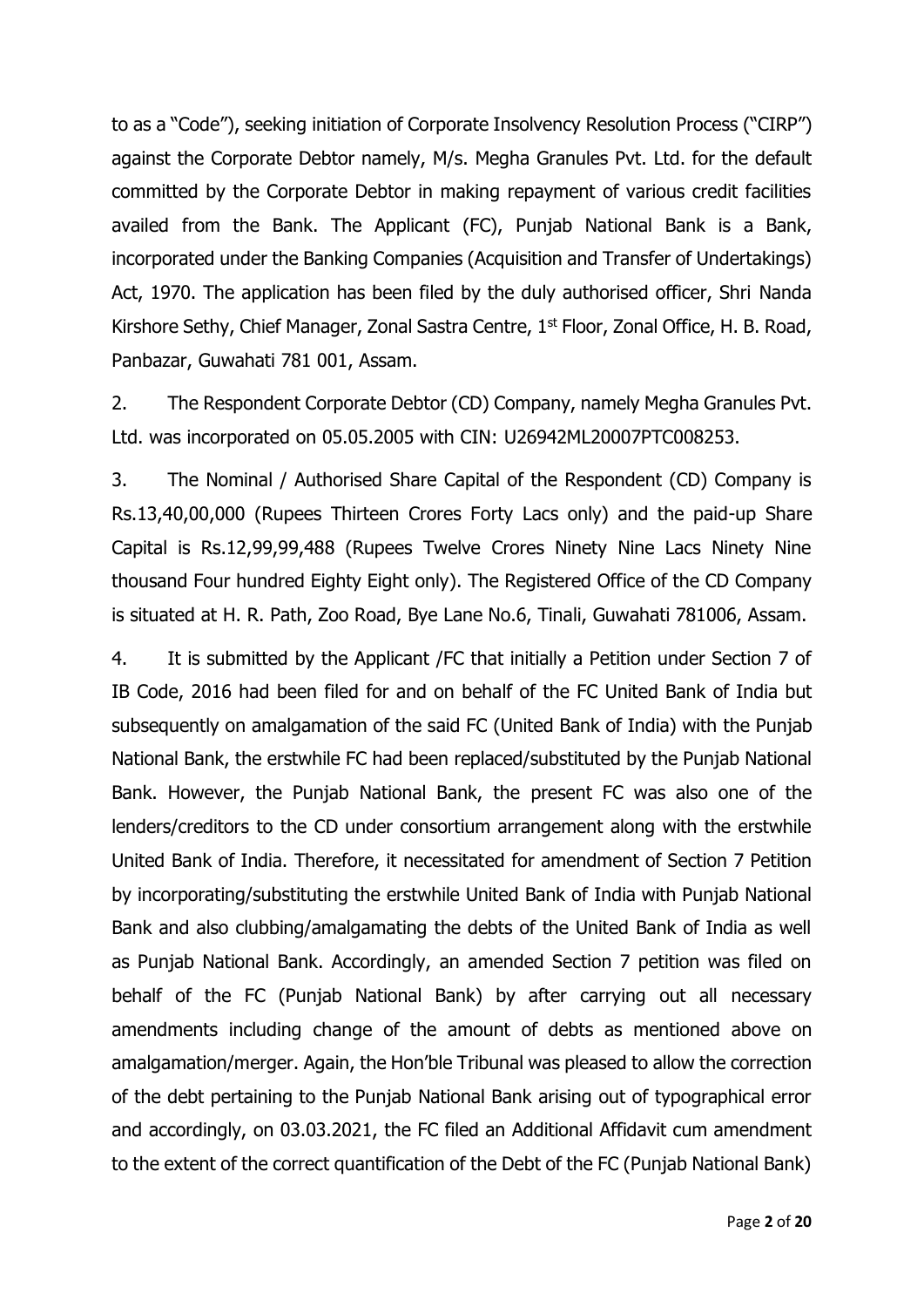as a whole and specifically in connection with the uncharged interest calculation pertaining to the cash credit amount only and the same also forms part of the record of the case. The petition under Section 7, documents/annexures (filed by the erstwhile United Bank of India) and the Additional Affidavit along with corrected uncharged interest calculation sheet had been properly served through Dasti Service and the said service report was duly filed with this Hon'ble Tribunal on 16.03.2021. The said report was duly filed by both E-filing as well as by submitting hard copies thereof.

5. Regarding **Debt pertaining to United Bank of India prior to amalgamation/merger with Punjab National Bank**, it is stated that one M/s. Megha Granules Pvt. Ltd. (being the Corporate Debtor) had approached individual banks for financial assistance under a consortium and accordingly **a consortium of 4 nos. of banks (State Bank of India, Central Bank of India and Punjab National Bank) including the Financial Creditor (United Bank of India)** agreed in principle to grant / sanction total consortium loan amount of Rs.117.98 Crores (Rupees One hundred Seventeen Crores Ninety Eight lakhs) only with the State Bank of India initially being the lead bank [ (SBI – TL of Rs.45.00 Crores, BG of Rs.1.00 Crore, CEL of Rs.1.98 Crores)  $+$  CBI – TL of Rs.40.00 Crores and PNB- TL of Rs.10.00 Crores] + United Bank of India – Rs.20.00 Crores. Individual Sanction Letters were issued by the said consortium banks and the Financial Creditor Bank (UBI) vide Sanction Letter dated 24.06.2011 and Modified Sanction Letter dated 27.09.2011 had initially sanctioned a Term Loan of Rs.20.00 Crores out of the total consortium sanction of Rs.117.98 Crores.

6. Thereafter, vide Sanction Letter dated 04.12.2012 accorded sanction of enhancement of total loan limit from Rs.20.00 Crores [ Term Loan – Rs.20.00 Crores (with a sub-limit of Rs.10.00 Crores as LOC), Cash Credit – Rs.5.00 Crores, LC – Rs.3.00 Crores & BG – Rs.2.00 Crores] to Rs.30.00 Crores (Rupees Thirty Crores only) out of the total consortium sanction of Rs.55.00 Crores as Working Capital Limits.

7. The FC thereafter vide Sanction letter dated 29.12.2014 sanctioned the restructuring cum renewal of the loan accounts to a total Overall Limit – Rs.19.29 Crores by way of reduction in overall credit facilities.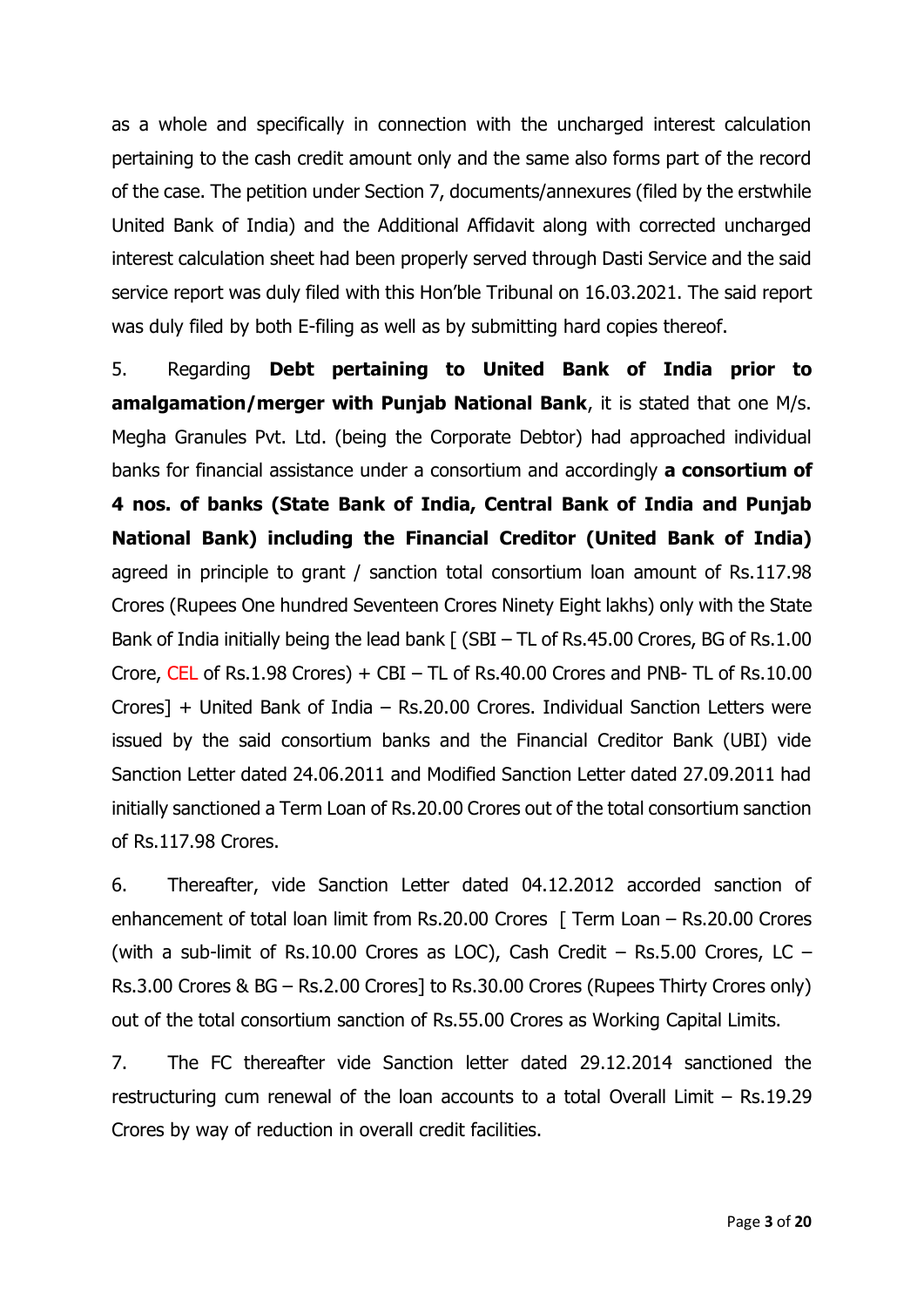Therefore, the credit facilities sanctioned by the Consortium Lenders to the tune of Rs.65.40 Crores (Rupees Sixty Five Crores Forty lakhs only) as Working Capital Facilities including Bank Guarantees.

8. Total Consortium Credit Facilities after reduction and restructuring by the consortium lenders and availed by the Corporate Debtor stood at Rs.95.28 Crores (Rupees Ninety Five Crores and Twenty Eight Lakhs only) and out of which share of the FC stood at Rs.12.10 Crores as Term Loan and Rs.5.83 Crores as Working Capital Facilities including BG and also LC (one time) of Rs.1.36 Crores (Total Exposure of the FC to the CD stood at Rs.19.29 Crores.

9. The United Bank of India as one of the FC (prior to amalgamation/merger with PNB) had sought to lodge this application under the Code of 2016 with respect to its share of finance that it sanctioned and disbursed aggregating to Rs.19.29 Crores.

10. The CD through its Directors and the Consortium Banks had signed and executed all necessary security cum loan and Consortium Documents/Agreements including Inter-se and Trust Agreements interalia – Joint Deed of Hypothecation dated 27.07.2012, Joint Deed of Hypothecation dated 22.05.2013 and Joint Deeds of Hypothecation (Term Loan and Working Capital) both dated 10.08.2015, Undertakings dated 27.07.2012, 27.07.2012 and 22.05.2013, Joint and Several Deeds of Personal Guarantee dated 27.07.2012, 22.05.2013 and 27.04.2015, Consortium Guarantee Agreements dated 27.07.2012, 22.05.2013 and 27.04.2015 by Corporate Guarantors, Consortium Term Loan Agreement dated 27.07.2012, Working Capital Consortium Agreement dated 22.05.2012, Master Restructuring Agreement dated 27.04.2015, Trust and Retention Account Agreement dated 10.08.2015, Facility Agreement (Joint Lender Forum Term Loan) dated 10.008.2015 and Working Capital Lenders Forum Agreement dated 10.08.2015, Inter-se Agreements dated 27.07.2012, 10.08.2015 and 10.08.2015 and with respect to the entire consortium loans sanctioned / enhanced / restructured by the Consortium Lenders including the FC from time to time, as security for repayment of the consortium loan and also agreed to the terms and conditions of the said consortium agreements.

11. The CD has also created equitable mortgage leasehold right period (60 years) over a plot of land measuring 1.07,063 square metres (80 bighas) situated within the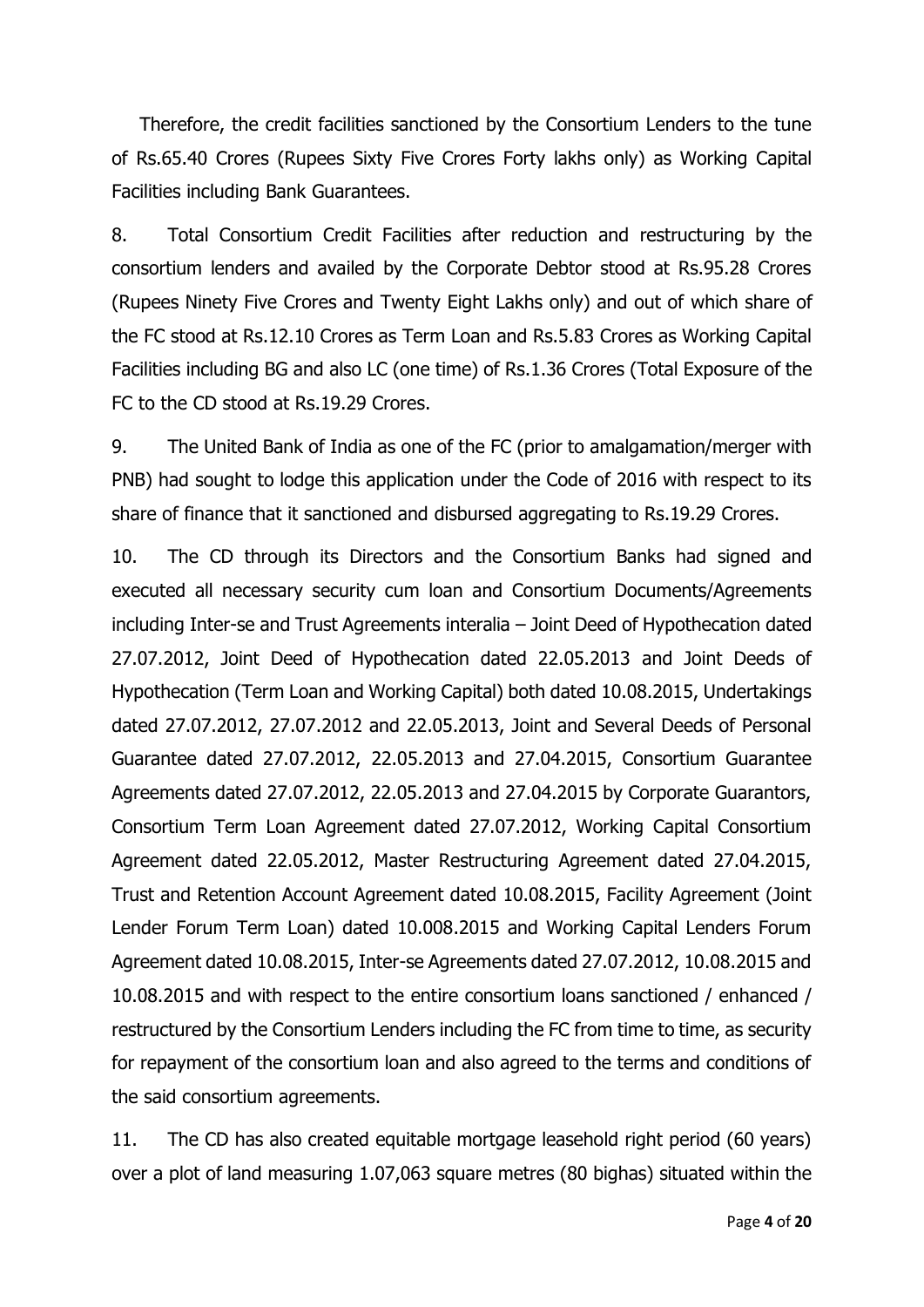Industrial Growth Centre at Chayagaon, Assam, belonging to the Assam Industrial Infrastructure Development Corporation (AIIDC), which had leased the said land to the Corporate Debtor by deposit of lease deed and other documents with the SBI and subsequently with CBI as lead bank, Memorandum of Deposit confirms the EM creation and deposit. The consortium banks which includes the Financial Creditor, enjoys pari pasu charge over the same.

12. It is further stated that similarly the Corporate Guarantor TIMES FERRO ALLOYS LTD. had also created equitable mortgage over 21 plots of land measuring in total 8.716 Hectares of open land (diverted for industrial use), situated at village - Botejhhari (Waraseoni), District Balaghat, Madhya Pradesh 481331, by deposit of Title Deed on 02.12.2012. Memorandum of Deposit confirms the EM creation and deposit. The consortium banks which includes the Financial Creditor, enjoys pari pasu charge over the same as security for repayment of Consortium Loan.

13. The FC (erstwhile UBI) had also sanctioned a Bank Guarantee Limit of Rs.98,82,000.00 on the basis of an application dated 12.06.2017 and accordingly issued a Performance Bank Guarantee (being BG No.0002171LPER005 for Rs.98,82,000.00 dated 16.06.2017. A Counter Guarantee dated 12.06.2017 was signed and executed by the CD. Further, the FC (erstwhile UBI) had also issued extended Bank Guarantee (BH) up to 23.08.2018 and thereafter on further extension till 23.02.2019. However, the said Bank Guarantee stood invoked vide Invocation Letter dated 17.01.2019 issued by the Beneficiary and therefore the said BG amount was released to the beneficiary by the FC immediately on invocation by debiting from the BG account (BG A/c No.0002250549752) of the CD.

14. It is pertinent to mention herein that the CD had utilised an amount of USD 1,20,000.00 (INR-8900766.00 as on the date of lock i.e. 16.11.2018) and the said amount of Rs.89,00,766.00 out of the total sanction of LC limit of Rs1.36 Crores stood utilized and debited in the LC account (A/c No.0002250549691) of the CD. Necessary Board Resolutions by the CD and Corporate Guarantors dated 20.09.2011, 18.03.2015 and 01.02.2016, 15.09.2011, 15.09.2011, 15.09.2011, 15.09.2011, 27.03.2015, 27.03.2015, 27.03.2015, 27.03.2015, 27.03.2015, 01.02.2016, 01.02.2016, 01.02.2016, 01.02.2016 and 01.02.2016 respectively had been passed from time to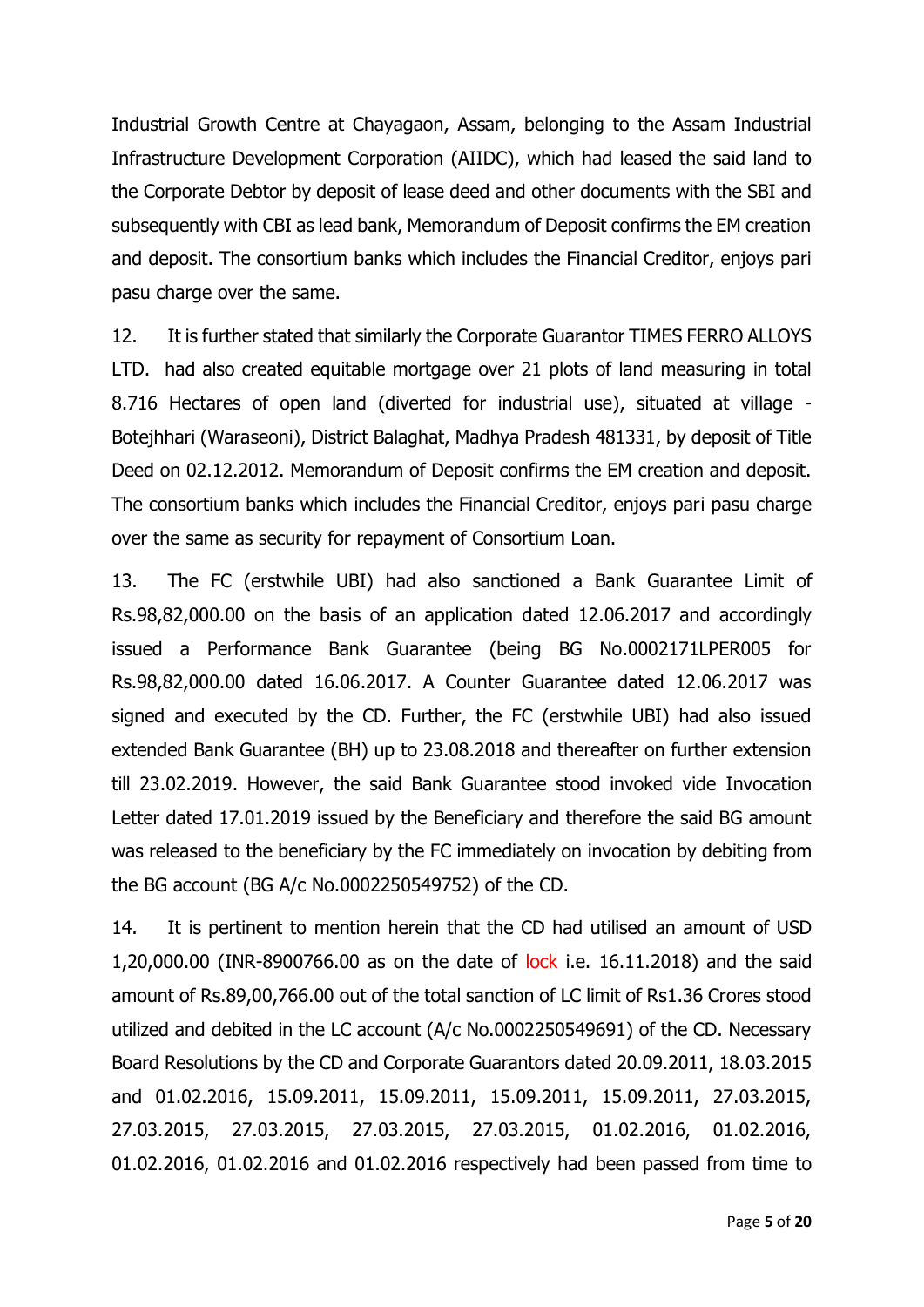time endorsing and confirming the sanction of the Consortium loan facilities in connection thereof and also of the share of the Financial Creditor (erstwhile UBI).

15. **The CD has also registered the charge over the secured properties (hypothecated and mortgaged properties) with the Registrar of Companies and relevant documents have been filed therein.** 

**16. It is further submitted that so far limitation aspect is concerned, the CD had also signed and executed Letter of Acknowledgment of Debt cum Balance Confirmation dated 31.07.2017 in favour of the financial creditor, thereby confirming that all the security documents executed by it in favour of the consortium banks including the FC (erstwhile UBI). Balance Sheets of the CD are also enclosed and therefore, this application has been filed well within the prescribed period of Limitation.** 

**17. It is submitted that the Corporate Debtor has failed to maintain the loan accounts – Term Loan, Cash Credit, WCTL-1, WCTL-2, FITL-1, FITL-2, FITL-3, FITL-4, INV LC and INV BG maintained by the Financial Creditor as it failed to pay the instalments and the over dues as per terms and conditions of sanction. The loan accounts were classified as NPA on 31.03.2018. Loan Recall Notice cum Guarantee Invocation dated 26.04.2019 and Demand Notice dated 01.06.2018 under Section 13 (2) of the SARFAESI Act, 2002 to the Corporate Debtor, Corporate Guarantors and the personal Guarantors were accordingly issued. But, in spite of recalling the total outstanding in the loan accounts from the Corporate Debtor, no payment had been received by the Financial Creditor towards liquidation / resolution of the total outstanding dues. Therefore, the Financial Creditor had preferred this application for resolution of an outstanding debt of Rs.23,57,23,005.33 as on 31.01.2020 in the Term Loan, Cash Credit, WCTL-1, WCTL-2, FITL-1, FITL-2, FITL-3, FITL-4, INV LC and INV BG Accounts.**

18. **It is further submitted that the aforesaid statements and documents appended with the petition clearly establish that there is sufficient cause of action for preferring this petition for resolution of the total claim of the FC**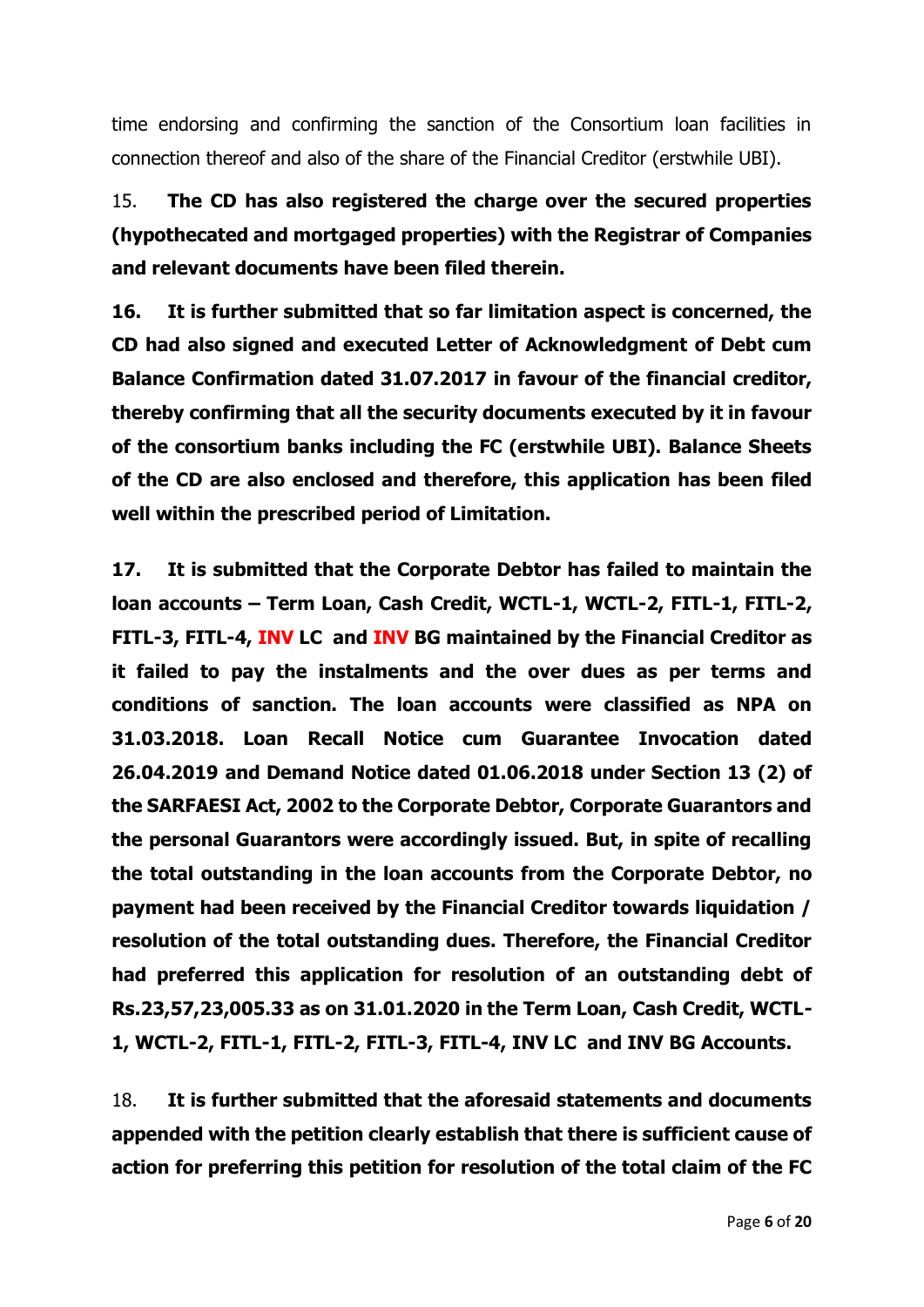**(erstwhile UBI) as against the CD. The debt has been established by the FC (erstwhile UBI) beyond any reasonable doubt and default against the CD stands proven by the default statements, CIBIL and CRILIC Report dated 07.02.2020 and also the Statements of Accounts attached with the application.** 

**19.** It is further stated that with regard to the debt pertaining to Punjab National Bank (prior to amalgamation/merger of United Bank of India and as one of the Lender under the Consortium Arrangement) the Financial Creditor had been one of the Consortium Lenders and had sanctioned Term Loan limit of Rs.20.00 Crores vide Sanction Letters dated 26.02.2011 and 01.03.2011 and the same was subsequently modified to Rs.10.00 Crores vide Modification / Revalidation Letter dated 20.10.2011 to the Corporate Debtor out of the Total Consortium Finance of Rs.117.98 Crores. Thereafter, the Financial Creditor vide Sanction Letter dated 28.09.2012 had sanctioned Working Capital Facility of Rs.4.80 Crores [WC- Rs.2.60 Crores + ILC-Rs.1.00 Crore + BG- Rs.1.00 Crore] out of the total Working Capital requirement of Rs.54.80 Crores under consortium arrangement, with its share being 10.07%, 4.76% and 16.67% respectively. Subsequently, vide Letters dated 12.12.2013 and 21.03.2015 some amendments in terms and conditions in the account of the Corporate Debtor was affected by the Financial Creditor (PNB) without affecting the overall consortium arrangement. Again vide Sanction Letter dated 30.01.2016, the Cash Credit was renewed and enhanced from the existing limit of Rs.2.71 Crores to Rs.4.27 Crores. Similarly, the existing Term Loan stood restructured and rescheduled at Rs.3.46 Crores. The Financial Creditor (PNB) also converted the unrecovered portion of Cash Credit Facility of short fall of DP that is Rs.2.80 Crores limit – sanctioned/approved/restructured limit of Rs.2.71 Crores. The unpaid interest of Rs.0.78 Crore (Rs.0.76 Crore of TL and Rs.0.02 Crore of WCTL-CC) was converted to funded interest Term Loan. Again an amount of Rs.0.09 Crore being the repayment of FITL had been converted into Working Capital Term Loan. Under the scheme sanctioned, a Bank Guarantee of Rs.0.47 Crore was also sanctioned with LC limit of Rs.0.65 Crore.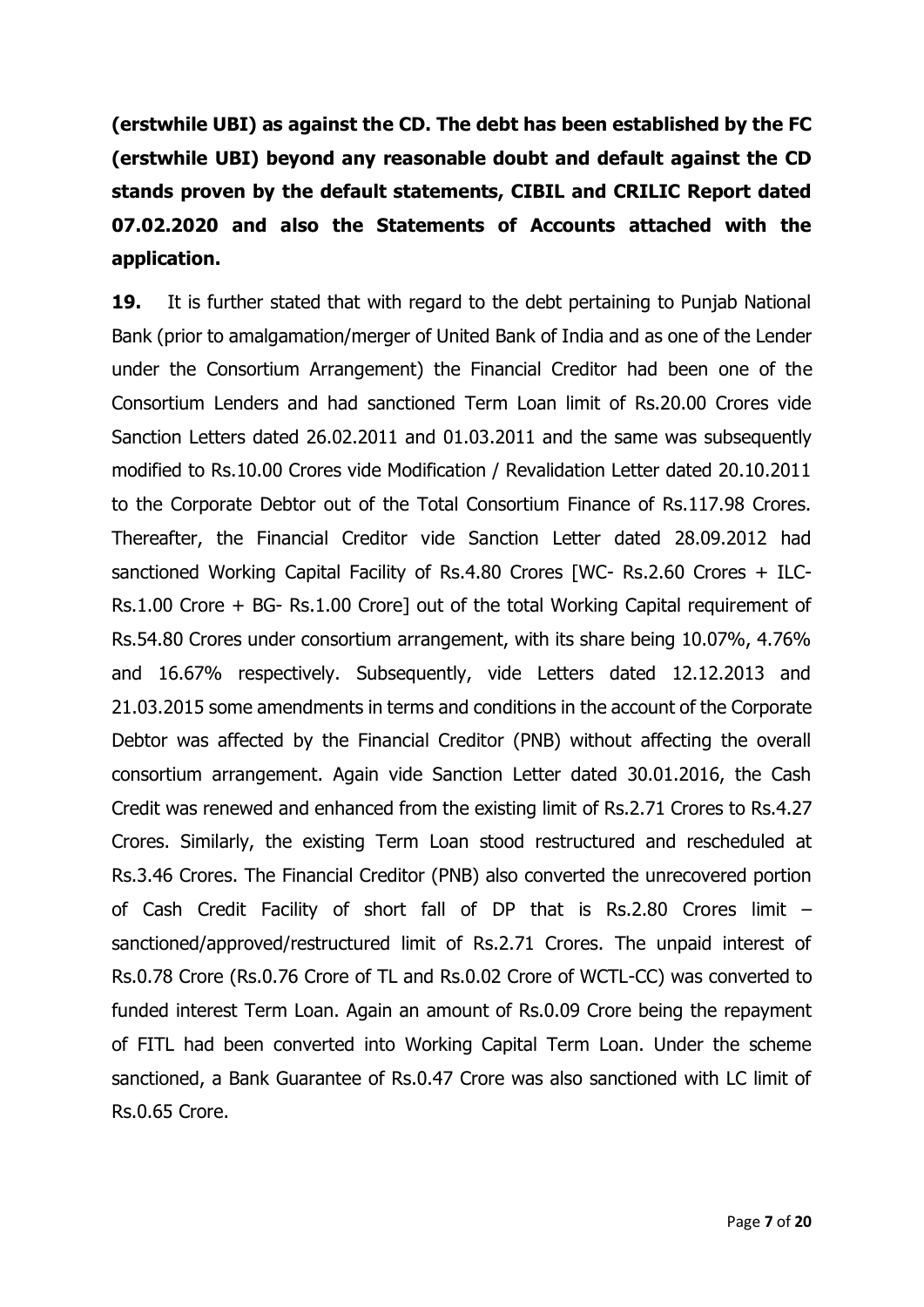20. Therefore, the credit facilities sanctioned by the Consortium Lenders to the tune of Rs.65.40 Crores (Rupees Sixty Five Crores Forty Lacs only) as Consortium Term Loan and Rs.29.88 Crores (Rupees Twenty Nine Crores and Eighty Eight lacs only) as Working Capital Facilities including Bank Guarantees.

21. It is further stated that the Corporate Debtor had utilized an amount of USD 1,20,000.00 (INR- 8900766.00 as on the date of lock i.e. 16.11.2018) and the said amount of RS.89,00,766.00 out of the total sanction of LC limit of Rs.1.36 Crores stood utilized and debited in the LC Account NO.0002250549691 of the Corporate Debtor.

22. It is also stated that necessary Board Resolutions by the Corporate Debtor and the Corporate Guarantors dated 20.09.2011, 18.03.2015 and 01.02.2016, 15.09.2011, 15.09.2011, 15.09.2011, 15.09.2011, 27.03.2015, 27.03.2015, 27.03.2015, 27.03.2015, 27.03.2015, 01.02.2016, 01.02.2016, 01.02.2016, 01.02.2016 and 01.02.2016 respectively had been passed from time to time endorsing and confirming the sanction of the Consortium loan facilities in connection thereof and also of the share of the Financial Creditor.

23. It is stated that the Corporate Debtor had also registered the charge over the secured properties (hypothecated and mortgaged properties) with the Registrar of Companies and relevant documents have been filed therein.

24. It is further stated that the Corporate Debtor had also signed an executed Letter of Acknowledgement of Debt cum Balance Confirmation dated 31.07.2017 in favour of the Financial Creditor, thereby confirming that all the security documents executed by it in favour of the consortium banks including the financial creditor. Balance Sheets of the Corporate Debtor are also enclosed and therefore, this application has been filed well within the prescribed period of limitation.

25. Thus, total Consortium Credit facilities after enhancement, reschedulement and restructuring by the consortium lenders and availed by the Corporate Debtor stood at Rs.95.28 Crores (Rupees Ninety Five Crores and Twenty Eight lacs only) and out of which the share of the Financial Creditor stood at Rs.3.64 crores (outstanding Rs.2.73 Crores as on 31.03.2018) as Term Loan and Rs.5.39 Crores as Working Capital Facilities including BG and also LC (one time) of Rs.1.12 Crores [Total exposure of the Financial Creditor to the Corporate Debtor stood at Rs.8.28 Crores).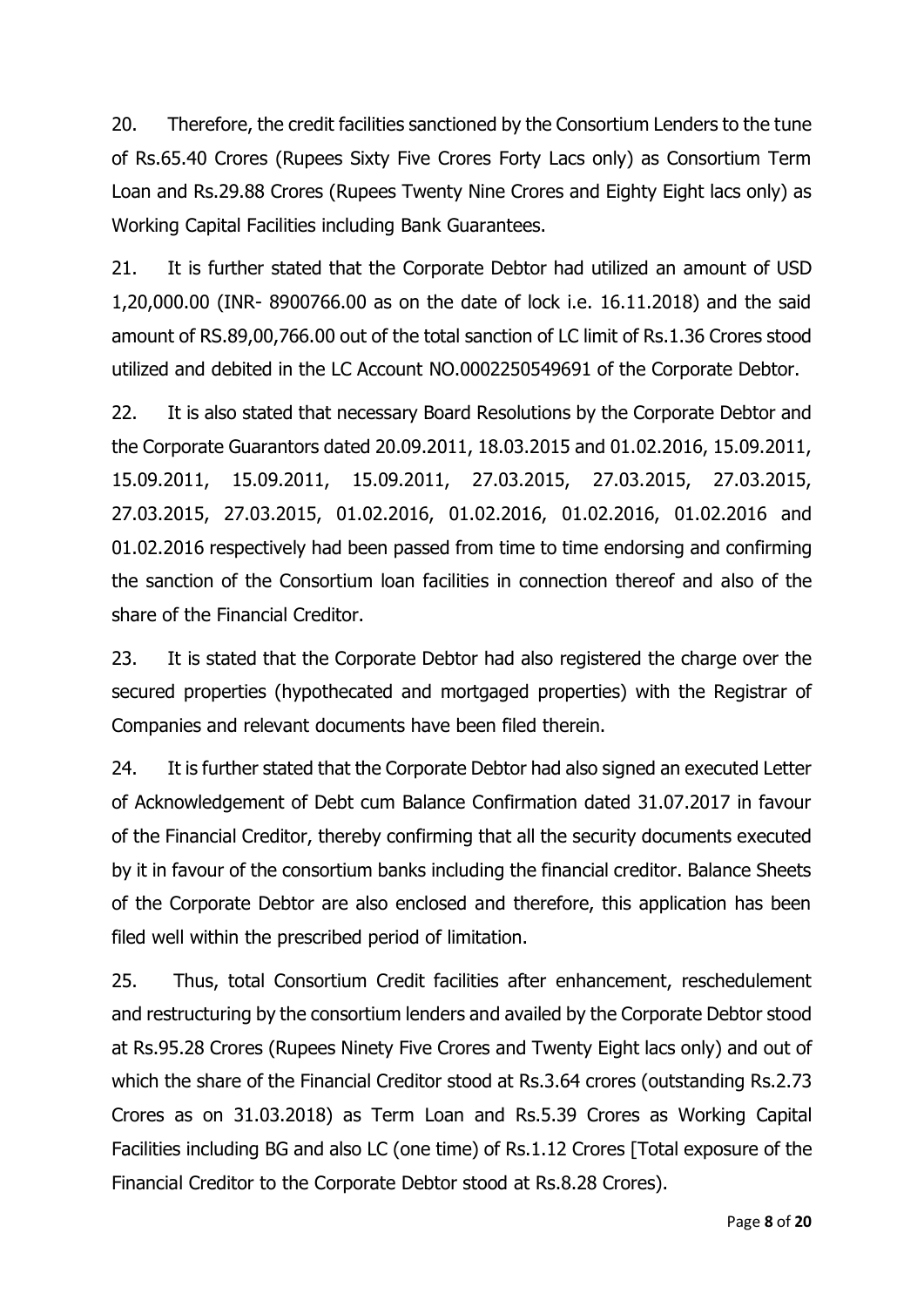26. The Punjab National Bank as one of the Financial Creditors had sought to add its claim in this application under the Code of 2016 with respect to its share of finance that it had sanctioned and disbursed – aggregating to Rs.15.50 Crores.

27. The Corporate Debtor through its Directors and the Consortium Banks had signed and executed all necessary security cum Loan and Consortium Documents/Agreements including Inter-se and Trust Agreements inter alia – Joint Deed of Hypothecation dated 27.07.2012, Joint Deed of Hypothecation dated 22.05.2013 and Joint Deeds of Hypothecation (Term Loan and Working Capital) both dated 10.08.2015, Undertakings dated 27.07.2012, 27.07.2012 and 22.05.2013, Joint and Several Deeds of Personal Guarantee dated 27.07.2012, 22.05.2013 and 27.04.2015, Consortium Guarantee Agreements dated 27.07.2012, 22.05.2013 and 27.04.2015 by Corporate Guarantors, Consortium Term Loan Agreement dated 27.07.2012, Working Capital Consortium Agreement dated 22.05.2013, Master Restructuring Agreement 27.04.2015, Trust and Retention Account Agreement dated 10.08.2015, Facility Agreement (Joint Lender Forum Term Loan) dated 10.08.2015 and Working Capital Lenders Forum Agreement dated 10.08.2015, Inter-se Agreements dated 27.07.2012, 10.08.2015 and 10.08.2015 and with respect to the entire consortium loans sanctioned/enhanced/ restructures by the Consortium Lenders including the Financial Creditor from time to time, as security for repayment of the consortium loan and also agreed to the terms and conditions of the said consortium agreements.

28. It is further submitted that the statements and documents appended with the application clearly establish that there is sufficient cause of action for preferring this petition for resolution of the total claim of the Financial Creditor against the Corporate Debtor and the debt has been established by the Financial Creditor beyond any reasonable doubt and default against the Corporate Debtor stands proven by the defaulted statement, CIBIL and CRILIC Report dated 07.02.2020 and also the Statement of Accounts attached with the application.

29. The Corporate Debtor had also created equitable mortgage of leasehold right period (60 years) over a [plot of land measuring 1.07,063 square metres (80 bighas) situated within the Industrial Growth Centre at Chayagaon, Assam, belonging to the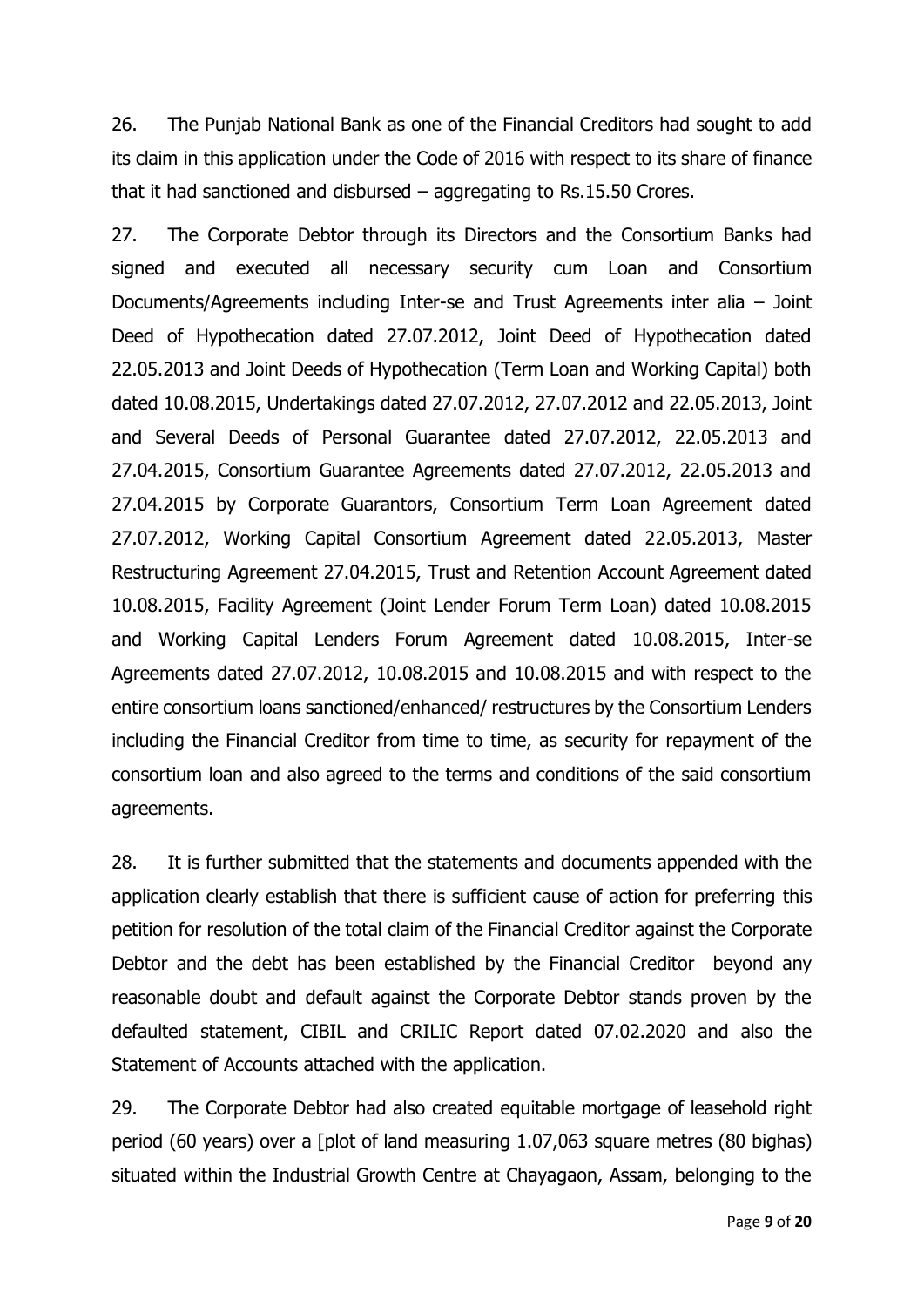Assam Industrial Infrastructure Development Corporation (AIIDC), which had leased the said land to the Corporate Debtor by deposit of lease deed and other documents with the SBI and subsequently with CBI as lead bank, Memorandum of Deposit confirms the EM creation and deposit. The consortium banks which includes the Financial Creditor, enjoys pari pasu charge over the same.

30. It is further stated that similarly the Corporate Guarantor TIMES FERRO ALLOYS LTD. had also created equitable mortgage over 21 plots of land measuring in total 8.716 Hectares of open land (diverted for industrial use), situated at village - Botejhhari (Waraseoni), District Balaghat, Madhya Pradesh 481331, by deposit of Title Deed on 02.12.2012. Memorandum of Deposit confirms the EM creation and deposit. The consortium banks which includes the Financial Creditor, enjoys par pasu charge over the same as security for repayment of Consortium Loan.

31. It is stated that the Financial Creditor had also sanctioned Bank Guarantee Limit of Rs.0.47 Crores on the basis of an application and accordingly issued a Performance Bank Guarantee (being BGNO.0189ILG001719 dated 13.03.2019 for Rs.31.20,640.00. However, the said Bank Guarantee stood invoked vide Invocation Letter dated 12.03.2020 issued by the Beneficiary and therefore, the said BG amount was released to the beneficiary by the Financial Creditor immediately on invocation by debiting from the Cash Credit Account (CC A/C No. 0189008700009059) of the Corporate Debtor. The Financial Creditor had intimated the Corporate Borrower vide its letter dated 13.03.2020 about the said invocation.

32. It is also stated that necessary Board Resolutions by the Corporate Debtor and the Corporate Guarantors dated 20.09.2011, 18.03.2015 and 01.02.2016, 15.09.2011, 15.09.2011, 15.09.2011, 15.09.2011, 27.03.2015, 27.03.2015, 27.03.2015, 27.03.2015, 27.03.2015, 01.02.2016, 01.02.2016, 01.02.2016, 01.02.2016 and 01.02.2016 respectively had been passed from time to time endorsing and confirming the sanction of the Consortium loan facilities in connection thereof and also of the share of the Financial Creditor.

33. It is stated that the Corporate Debtor had also registered the charge over the secured properties (hypothecated and mortgaged properties) with the Registrar of Companies and relevant documents have been filed therein.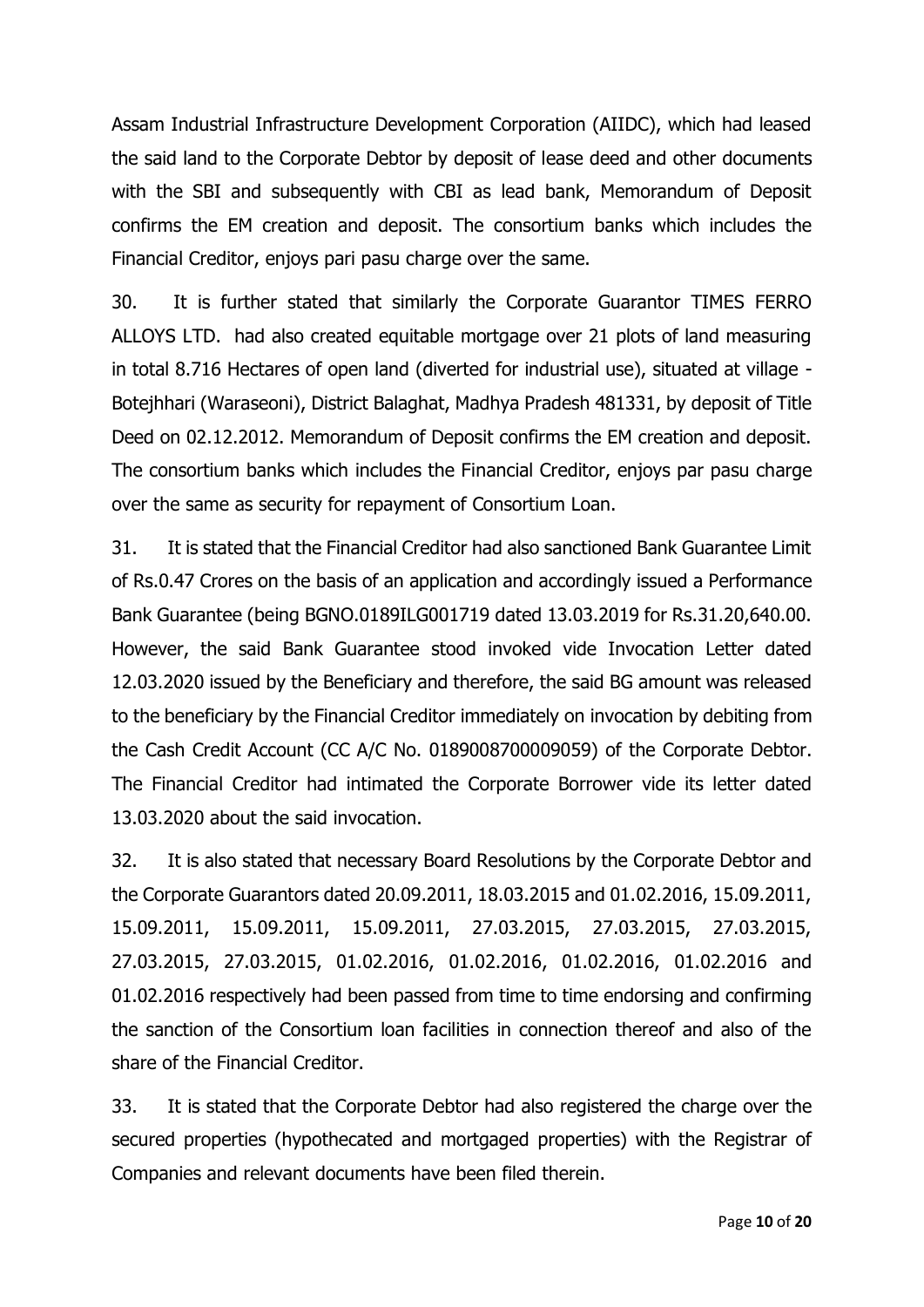34. **It is further stated that the Corporate Debtor had also signed and executed Balance and Security Confirmation Letters dated 01.04.2017, 01.04.2017, 01.04.2017 and 25.02.2018 in favour of the Financial Creditor, thereby confirming the outstanding balance in the TL, CC, FITL Accounts. Balance sheets of the Corporate Debtor have already been enclosed with the application and, therefore, this application has been filed well within the prescribed period of Limitation. Further, vide Proposal for Settlement dated 25.11.2019, the Corporate Debtor had accepted the liability towards the Consortium Lenders including the Financial Creditor (PNB) and also that the loan Accounts stood classified as NPA and that agreed for settlement of all the NPA Accounts.**

35. It is stated that the Corporate Debtor failed to maintain the loan accounts – Term Loan, Cash Credit and FITL maintained by the Financial Creditor as it failed to pay the instalments and the over dues as per the terms and conditions. The loan accounts were classified as NPA on 06.04.2019. Demand cum Irregularity Letters / Notices dated 17.11.2018, 12.12.2018, 01.01.2019, 18.01.2019, 05.02.2019, 03.03.2019, 22.03.2019, 30.04.2019 and 20.09.2019 by the Financial Creditor to the Corporate Debtor, Corporate Guarantors and the Personal Guarantors were accordingly issued. But in spite of recalling the total outstanding in the Loan accounts from the Corporate Debtor, no payment had been received by the Financial Creditor towards liquidation / resolution of the total outstanding dues. Therefore, the Financial Creditor had preferred this application for resolution of an outstanding debt of Rs.19,02,76,850.92 as on 12.11.2020 in the Term Loan, Cash Credit and FITL Accounts. The aforementioned statements and documents are append with the application clearly establish that there are sufficient cause of action for preferring this application for resolution of the total claim of the Financial Creditor as against the Corporate Debtor. The debt has been established by the Financial Creditor beyond any reasonable doubt and default against the Corporate Debtor stands proven by the defaulted statements, CIBIL and CRILIC Report dated 15.12.2020 and also the Statement of Accounts.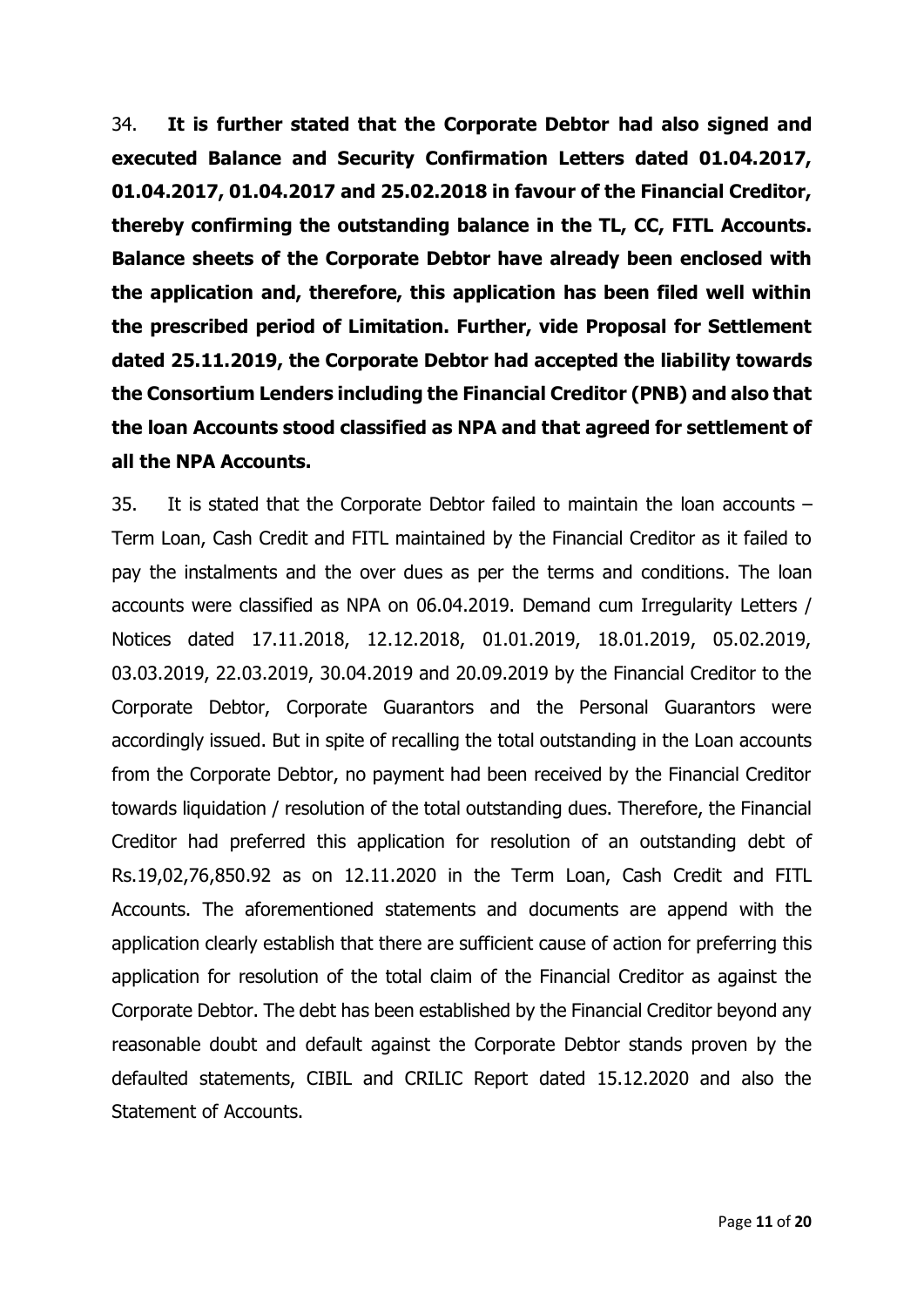36. In view of the above statements and submissions, the total outstanding debt by merging the outstanding debt of the erstwhile United Bank of India and the Punjab National Bank (present Financial Creditor) comes to

| United Bank of India        | $=$ | Rs.23,57,23,005.33 (PART-A)        |
|-----------------------------|-----|------------------------------------|
| <u>Punjab National Bank</u> | $=$ | <u>Rs. 9,02,76,850.92 (PART-B)</u> |
| Total Debt (A+B)            | $=$ | Rs.32,59,99,856.25                 |

(Rupees Thirty Two crores Fifty Nine lacs Ninety Nine thousand Eight hundred Fifty Six and paise Twenty Five only) and the FC having proved the loans, debts and defaults of the CD along with the issues pertaining to Limitation and Jurisdiction through more than sufficient documents annexed with the petition / amended petition / additional affidavit cum amendment and taking into consideration of the facts and records of the case, it is respectfully prayed by the Petitioner that this Hon'ble Tribunal may be pleased to admit the petition and pass such other order / orders as to this Hon'ble Tribunal may deem fit and proper.

37. Further, it is submitted that the FC do not admit the statements, allegation and submissions made in the written submission filed by the CD which are not consistent with the records with the case and it is further submitted that the debt has been established and proven beyond any reasonable doubt and the same had backed by irrefutable documentary evidence. Further, the vary admission and insistence on the part of the CD itself goes on to prove the existence of debt. So far the technicallity raised in the written submission the same is not at all maintainable in a proceeding under Section 7 of the IB Code, 2016.

38. It is submitted that the Financial Creditor as Applicant had also filed an Original Application bearing O.A. No.491/2019 before the Debts Recovery Tribunal at Guwahati against the Corporate Debtor, Corporate Guarantors and Personal Guarantors as Defendants for recovery of Rs.22,95,65,980.75 (Rupees Twenty Two Crores Ninety Five lacs Sixty Five thousand Nine hundred Eighty and paise Seventy Five) only and the said application is pending for disposal.

39. Further, the State Bank of India (one of the consortium Bank) had also filed an Original Application bearing O.A. No.238/2018 before the Debts Recovery Tribunal II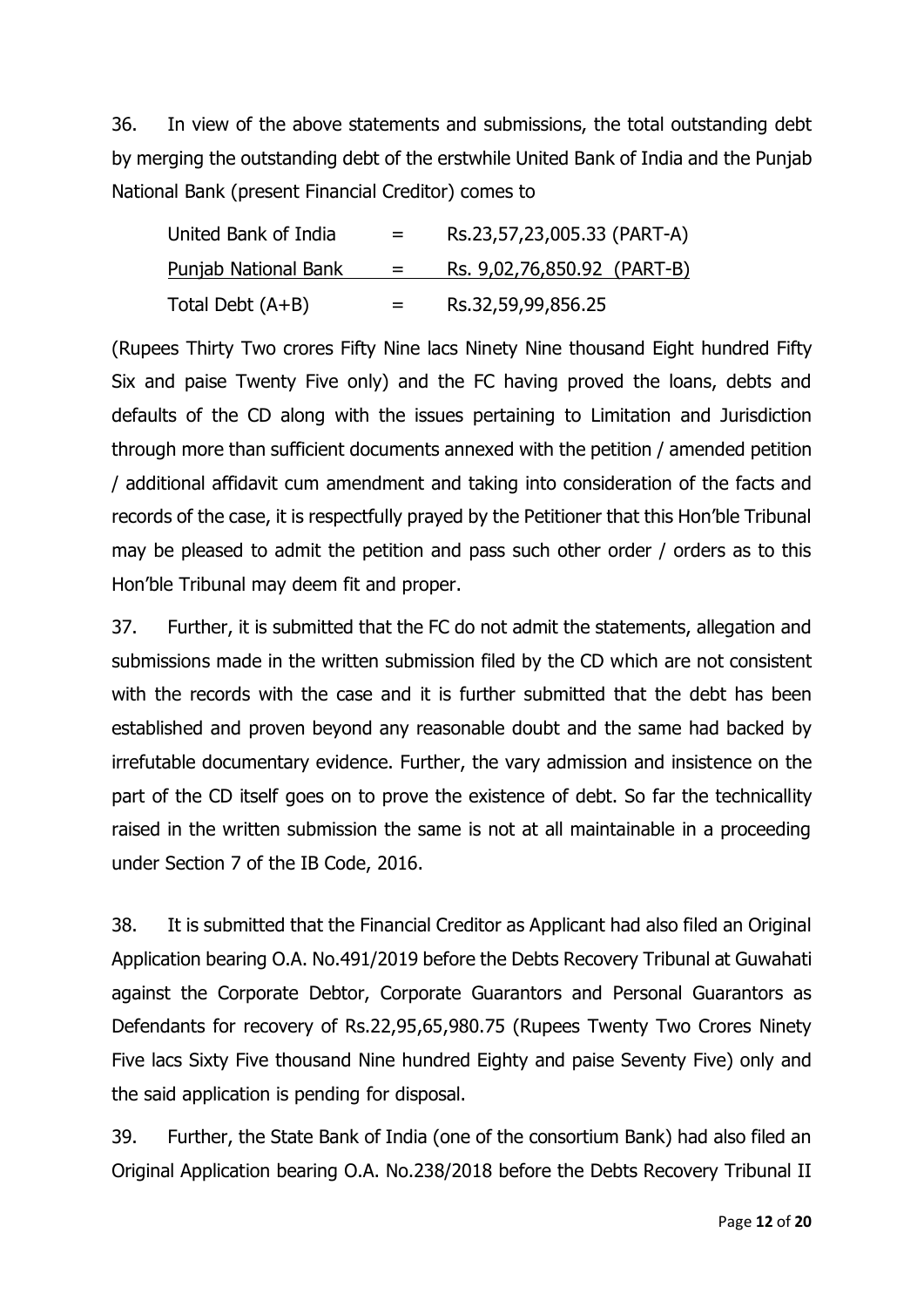Kolkata against the Corporate Debtor, Corporate Guarantor and Personal Guarantors for recovery of Rs.24,98,53,501.40 (Rupees Twenty Four Crores Ninety Eight lacs Fifty Three thousand Five hundred One and paise Forty) only and the said application is also pending disposal.

40. In order to support the claim, the Financial Creditor has submitted the Statement of Accounts and Certified Entries in a Bankers Book in accordance with the Bankers Book Evidence Act, 1891 (18 of 2019) vide **Annexures I-AAAAO, I-AAAAO.01, I-AAAAO.02, I-AAAAO.03, I-AAAAO.04, I-AAAAO.05, I-AAAAO.06 and I-AAAAO.01** respectively, which proves the claim of the Financial Creditor against the Corporate Debtor.

41. **The Financial Creditor, in support of its contentions has annexed the details of Financial Debt, Records and evidences of default including copies of all sanction letters, statement of accounts, workings showing the amount claimed to be in default and its calculation from and as on 31.03.2018 and 06.04.2019[NPA dates] along with CRILC Report dated 15.12.2019 and CIBIL Report marked as Annexures I-AAAAF, I-AAAAG and Annexures I-AAAAA.28 and I-AAAAA.29 respectively.** 

42. The Financial Creditor, to substantiate its claim has also enclosed the following documents:-

| 1.  | Copies of Board Approvals                           | (pages 31 - 33)                                                  |
|-----|-----------------------------------------------------|------------------------------------------------------------------|
| 2.  | <b>Statement of Accounts</b>                        | $(pages 46 - 244)$                                               |
| 3.  | Letter dated 27.06.2016                             | (page 378)                                                       |
| 4.  | Copies of sanction letters                          | (pages 546 - 583)                                                |
| 5.  | Joint and Several Deed dt. 27.7.12(pages 688 - 697) |                                                                  |
| 6.  | Deeds of Guarantee 27.07.2012 (pages 698 -708)      |                                                                  |
| 7.  | Letters of Undertaking                              | $(pages 748 - 749)$                                              |
| 8.  | EM dated 22.12.2009                                 | $(pages 765 - 781)$                                              |
| 9.  | Memorandum of Deposit                               | $(pages 782 - 783)$                                              |
| 10. | EM dated 22.12.2009                                 | $(pages 784 - 815)$                                              |
| 11. |                                                     | Master Restructuring Agreement (pages 1033 – 1050 dtd.27.4.2015) |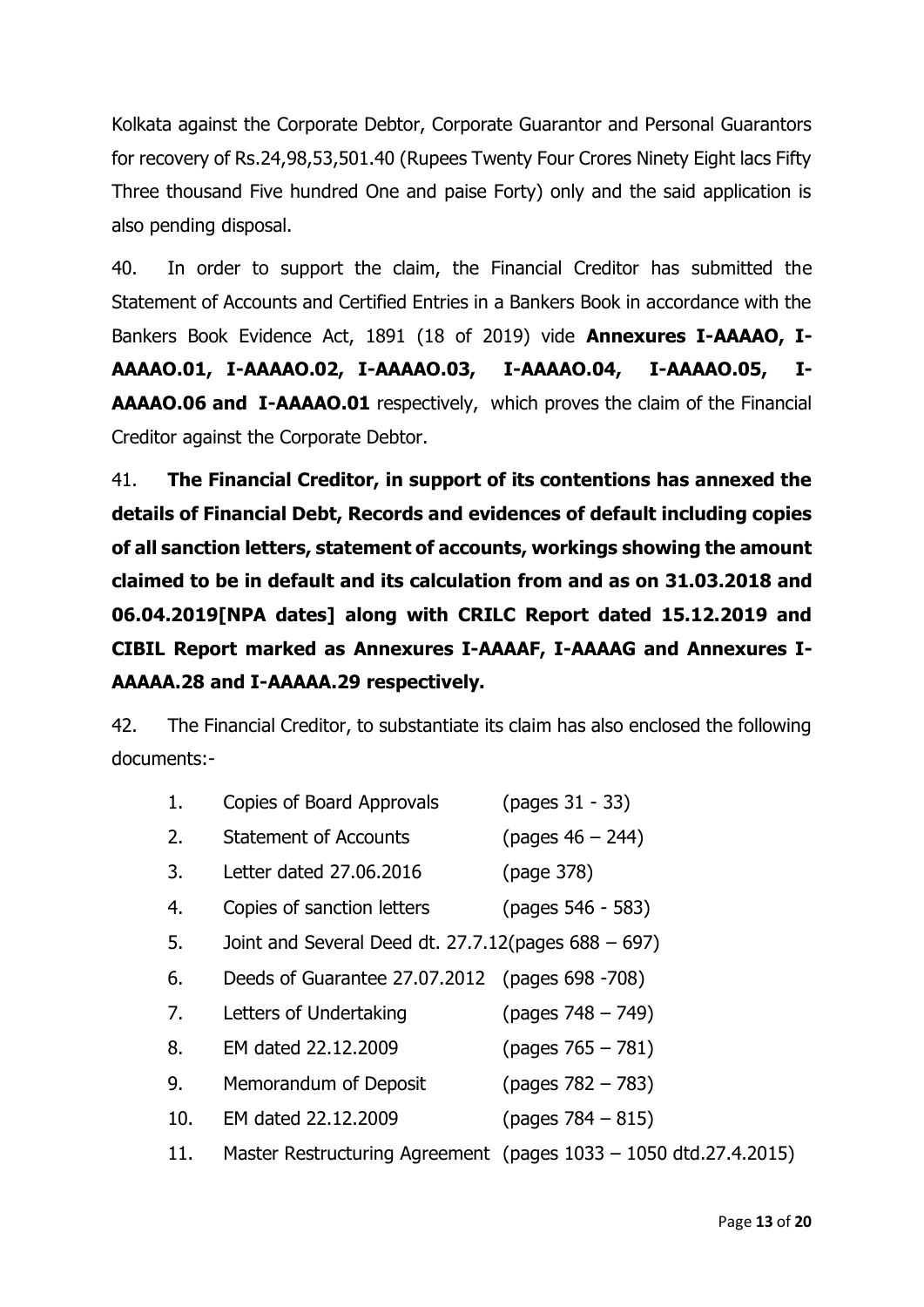- 12. Joint Lender Forum Authority (pages 1094 1095)
- 13. Trust and Retention Account Agreement dated 10.08.2015 (pages 1131 – 1158)
- 14. Working Capital Lenders Forum Agreement dated 10.08.2015(pages 1192 – 1246)
- 15. BG Invocation letter dated 17.01.2019 (pages 1294)
- 16. Letter of acknowledgement of debt cum balance confirmation dated 31.07.2017 (page- 1314)
- 17. CRILIC Report dated 07.02.2020 (page 1325)
- 18. CIBIL Report (pages 1326 1396)
- 19. Loan Recall Notice cum Guarantee Invocation dated 26.04.2019, SARFAESI Notice dated 01.06.2018 and letter dated 14.12.2018 (pages 1399- 1403, 1404 – 1407 and 1408 – 1410)
- 20. Balance sheets for the year  $2015 2016$  (pages  $1411 1439$ )
- 21. Valuation Reports dated 22.06.2018 and 18.07.2018 (pages 1440 1463 and 1464 – 1473).
- 22. Consent of the Proposed Interim Resolution Professional and declaration regarding eligibility for appointment as IRP (pages 1474, 1475 – 1476)
- 23. Copy of demand draft dated 19.02.2020 for Rs.25,000.00 (page 1477)

## **P N B**

- 24. Copies of all documents (of Punjab National Bank) referred to in this application (pages 1565 – 2133)
- 25. Statement of Accounts along with Interest Calculation and Loan Default Statements (Term Loan only) (pages 1566 – 1931)
- 26. Sanction letter dated 26.02.2011 and 01.03.2011 issued by the FC9PNB) to the CD (pages 1932 – 1939 and 1940 – 1949)
- 27. Modified /Revalidated Sanction letter dated 20.10.2011 issued by FC (PNB) to the CD (pages  $1951 - 1959$ )
- 28. Sanction letter dated 28.09.2012 issued by FC (PNB) to the CD under Consortium Arrangement (pages 1960 - 1967)
- 29. Sanction letter dated 07.03.2015 issued by FC (PNB) to the CD by way of restructure (pages 1980)
- 30. Amended Terms & Conditions of sanction dated 21.03.2015 issued by th e FC (PNB) to the CD (pages  $1981 - 1991$ )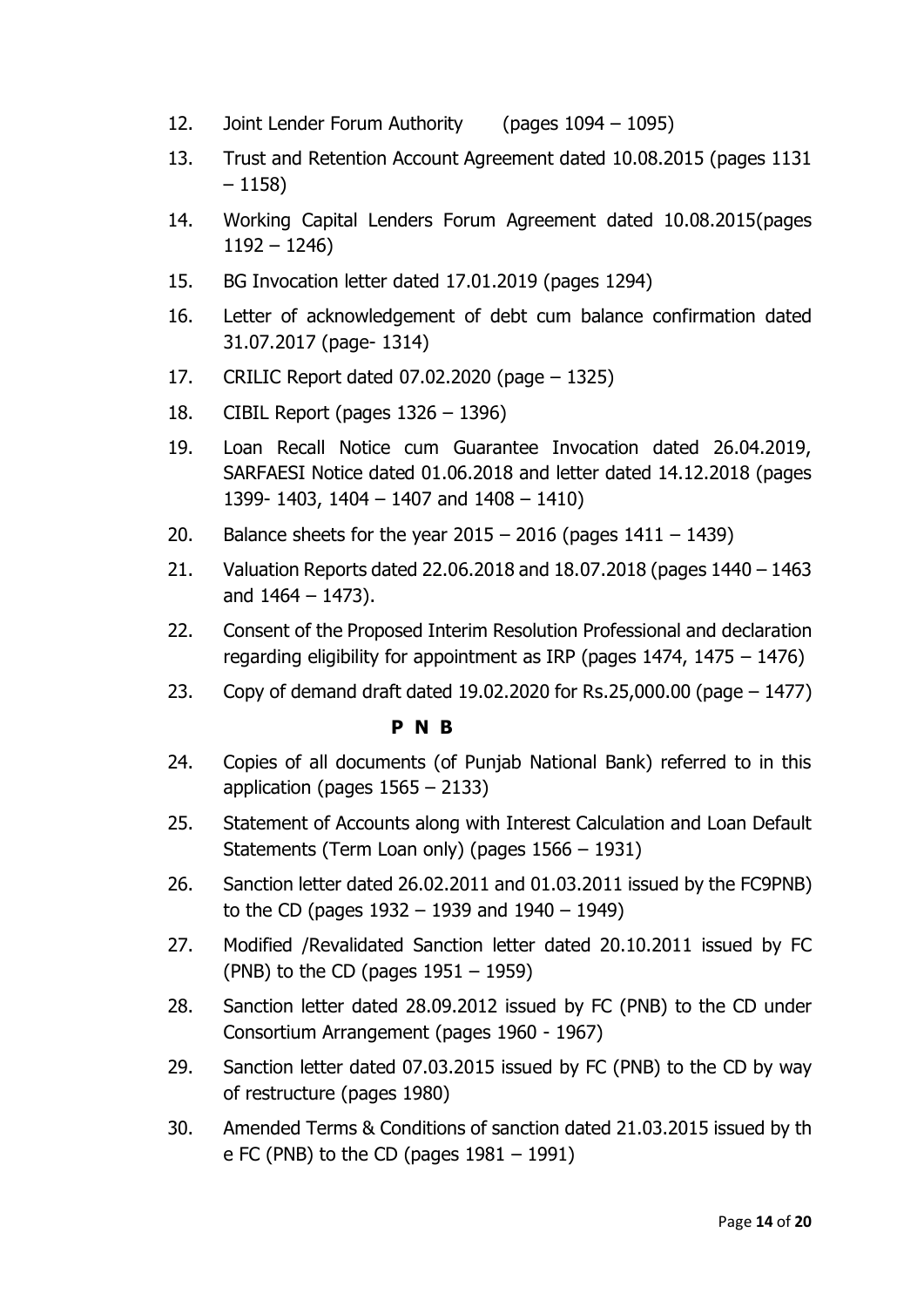- 31. Application for renewal cum enhancement of CC Limit dated 16.12.2015 by the CD (pages  $1992 - 1994$ )
- 32. Sanction letter dated 30.01.2016 issued by the FC (PNB) to the CD (pages 1995 – 2005)
- 33. Application for restructuring of dues / renewal of existing limit dated 21.03.2018 by the CD (pages 2006 – 2010)
- 34. Sanction letter dated 31.03.2018 issued by FC (PNB) to the CD (pages  $2011 - 2021$
- 35. Bank Guarantee Invocation letter dated 12.03.2020 (pages 2039-2040)
- 36. Balance and Security Confirmation letters for all the loan accounts (pages 2041 – 2044)
- 37. Copies of Entries in Bankers Book for Term Loan, Cash Credit and FITL (pages 2045 – 2047)
- 38. CRILIC Report dated 15.12.2020 (pages 2048 2055)
- 39. CIBIL Report (pages 2056 2122)
- 40. Demand / Loan Irregularity Letters and Demand Notice dated 20.09.2019 under SARFAESI Act by the Financial Creditor and Proposal for Settlement dated 25.01.2019 by the CD (pages  $2123 - 2133$  and 2134 – 2135)

43. On 22.02.2021, when the case was taken up, Mr. S. Agarwal, Director of the Respondent/CD Company was present and he was directed to file reply if any, within Ten (10) days of receipt of the amended petition from the FC. However, no reply has been received by the Registry from the CD till 05.04.2021.

44. The matter was finally heard. The counsels of the Petitioner and the Respondents were present on different dates and put forth their submissions before this Bench on all the above aspects.

45. The Petitioner Bank has suggested the name of Insolvency Professional Mr. Sandep Khaitan, 2nd Floor, Sanmati Plaza, G. S. Road, ABC, Guwahati-5, E-mail ID: [khaitansandeep@gmail.com,](mailto:khaitansandeep@gmail.com) Ph- 8011048037, having IP Registration No.IPA-001/IP-P00532/17-18/10957 to be appointed, if this petition is allowed and the proposed IRP has also given his affirmation/consent in writing, which is annexed with the petition.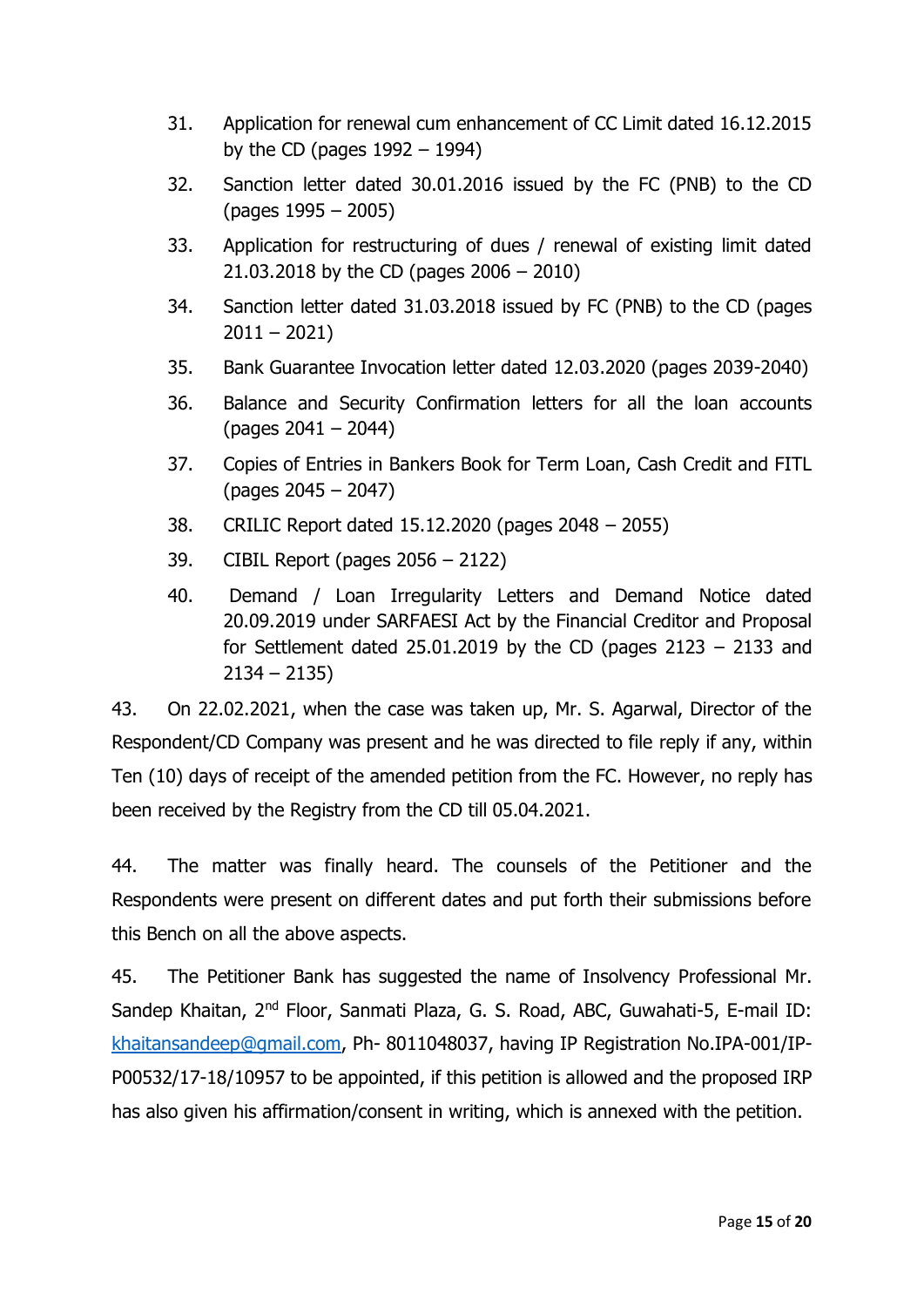# **OBSERVATIONS**

46. It is found that the Petitioner Bank has submitted the documents duly executed by the Corporate Debtors and guarantors along with the Statement of Accounts with Certificate under the Banker's Book of Evidence Act, 1891 CRILIC Report in support of their IB Petition for initiation of CIRP.

- 46.I The credit facilities were sanctioned and released by the Petitioner Bank along with other consortium lenders and the same were availed by the CD, M/s. Megha Granules Pvt. Ltd. and the Charges have been registered by the CD with the ROC in favour of the Petitioner Bank.
- 46.II The CD has defaulted in making repayment of the credit facilities to the Petitioner Bank due on 31.03.2018 and 06.04.2019. The Total Debt as per the Statement of Accounts and the Affidavit filed on behalf of the Petitioner Bank confirms the defaulted amount of Rs.32,59,99,856.25 (Rupees Thirty Two Crores Fifty Nine Lacs Ninety Nine thousand Eight hundred Fifty Six and paise Twenty Five) only.
- 46.III Further, the CIBIL/CRILIC Reports submitted by the Petitioner Bank confirm the existence of liability to the Financial Creditor and default committed by the Corporate Debtor.
- 46.V The Petitioner Bank has filed the petition within the period of limitation, as the last payment into the account has come on 04.03.2019 and the amended petition has been filed on 30.12.2020.
- 46.VI It is a settled legal position that the pendency of SARFAESI proceeding or other dispute does not prevent a Financial Creditor to trigger the CIRP because the nature of remedy being sought for under the provisions of the IB Code is "Remedy in Rem" in respect of the CD.
- 46.VII The present IB Petition is filed by the duly authorised official of the Petitioner Bank in a prescribed format under Section 7 of the IB Code annexing copies of loan documents confirming the existence of debt due, payble and defaulted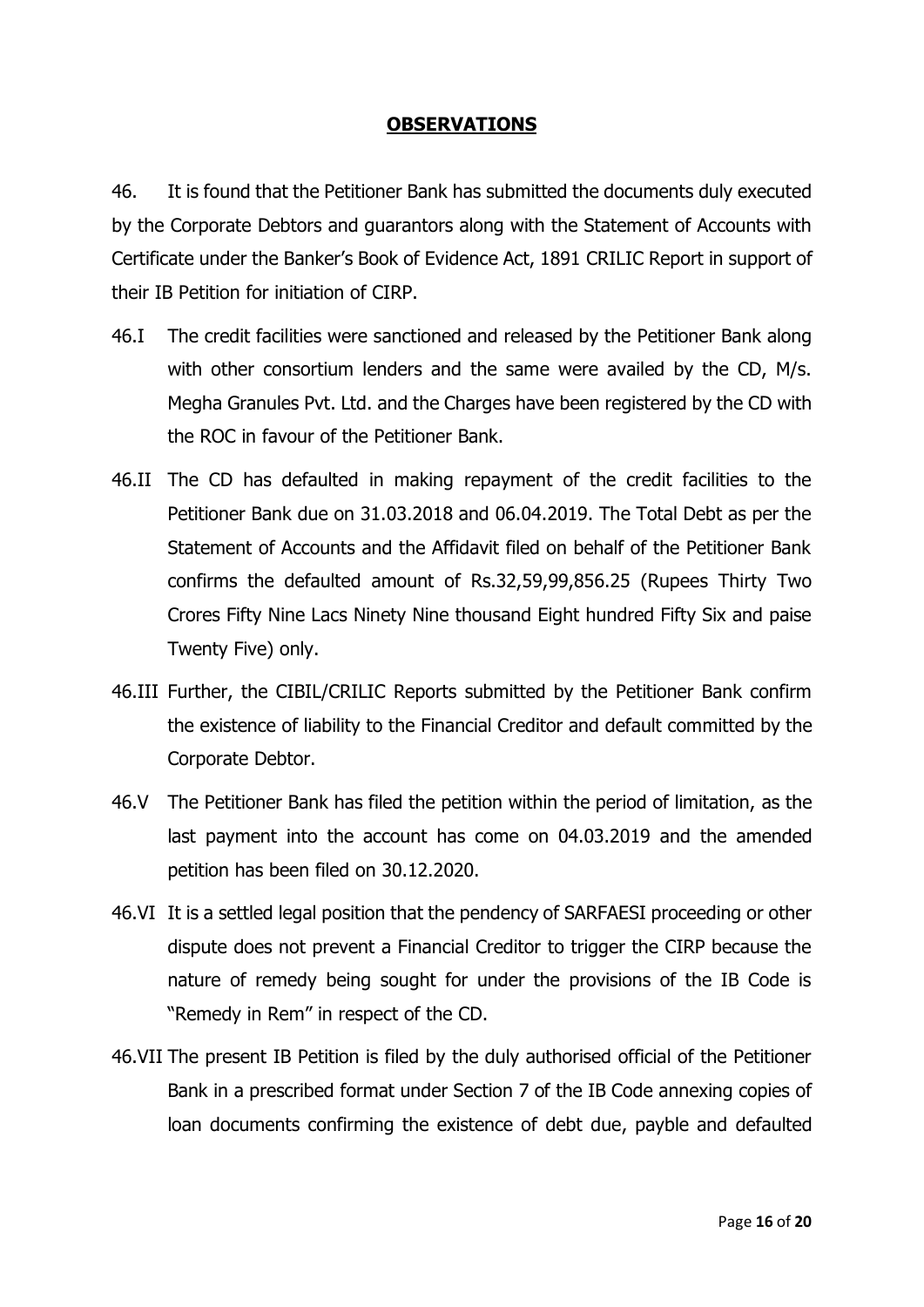and proposed a name of a Resolution Professional to act as an Interim Resolution Professional (IRP).

# 46.VIII: **The matter was taken up by this Bench on 08.10.2020, 09.10.2020, 13.11.2020, 08.12.2020, 05.01.2021, 09.02.2021 22.03.2021 and 05.04.2021**

# **O R D E R**

47. Heard both the sides and perused the records/documents/ filed. Considering the materials made available by the Petitioner Bank, arguments of both parties and the facts mentioned in Para 46 to 46.VII, this Adjudicating Authority is satisfied that,

- **a) The Corporate Debtor availed the loan / credit facilities from the Financial Creditor;**
- **b) Existence of debt is above Rupees One Lac;**
- **c) Debt is due, payable and defaulted;**
- **d) Default occurred on 31.03.2018 and 06.04.2019;**
- **e) Application has been filed within the limitation period, as the existence of the debt due, payable and defaulted on 31.03.2018 when the Application under Section 7 of the IBC has been filed by the United Bank of India 09.03.2020 and the amended one by Punjab National Bank on 30.12.2020;**
- **f) Further, the Corporate Debtor has acknowledged the debts / liabilities on 01.04.2017 and 25.02.2018 and the last one on 6/4/2019**
- **g) Copy of the Application /Amended Application filed before this Bench has been sent to the Corporate Debtor and the application filed by the Petitioner Bank under Section 7 of the IBC is found to be complete for the purpose of initiation of Corporate Insolvency Resolution Process against the Corporate Debtor;**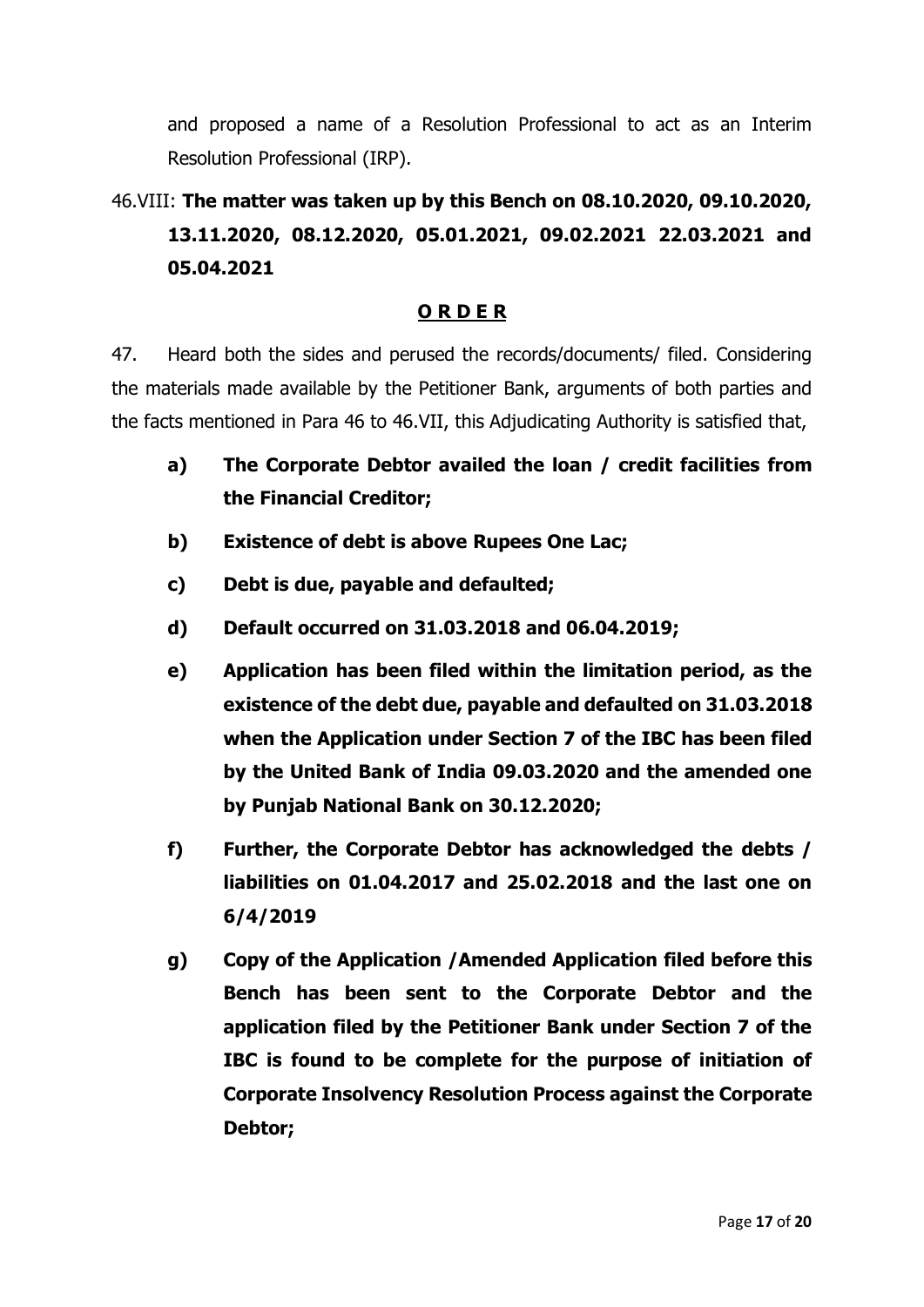# **Hence, the present IB Petition is admitted with the following directions/observations. The date of admission of this petition is 05.05.2021.**

48. As per the provisions of Section 13 and 14 of the IB Code on the date of commencement of insolvency, this Adjudicating Authority declares moratorium with effect from today for prohibiting all of the following, namely :-

- I. (a) The institution of suits or continuation of pending suits or proceedings against the Corporate Debtor including execution of any judgement, decree or order in any court of law, tribunal, arbitration panel or other authority.
	- (b) Transferring, encumbering, alienating or disposing of by the Corporate Debtor any of its assets or any legal right or beneficial interest therein.
	- (c) Any action to foreclose, recover or enforce any security interest created by the Corporate Debtor in respect of its property including any action under the Securitisation and Reconstruction of Financial Assets and Enforcement of Security Interest Act, 2002(54 of 2002).
	- (d) The recovery of any property by an owner or lessor where such property is occupied by or in the possession of the Corporate Debtor.
- II. Supply of essential goods or services to the Corporate Debtor as may be specified shall not be terminated or suspended or interrupted during the moratorium period.
- III. The provisions of sub-section (I) shall not apply to  $-$ 
	- (a) Such transactions as may be notified by the Central Government in consultation with any financial sector regulator.
- IV. The order of moratorium shall have effect from the date of this order till the completion of the Corporate Insolvency Resolution Process.

49. This Adjudicating Authority hereby appoints, as proposed by the FC , Mr. Sandep Khaitan, 2nd Floor, Sanmati Plaza, G. S. Road, ABC, Guwahati-5, E-mail ID: [khaitansandeep@gmail.com,](mailto:khaitansandeep@gmail.com) Phone- 8011048037, having IP Registration No.IPA-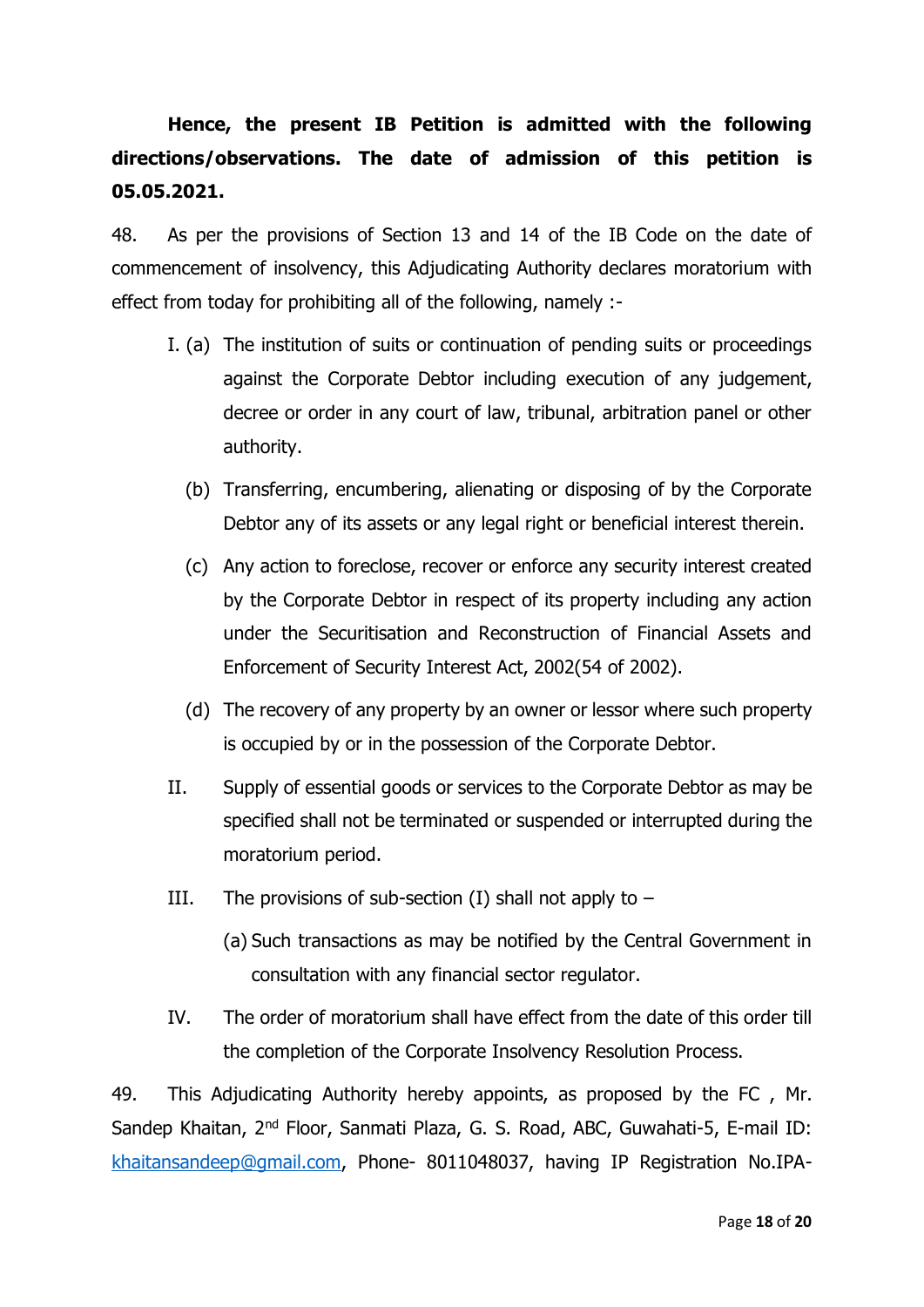001/IP-P00532/17-18/10957 as an Interim Resolution Professional. The Interim Resolution Professional is further directed to make public announcement of moratorium in respect of Corporate Debtor soon after receipt of an authenticated copy of this order and to act further as per the order/direction issued by this Adjudicating Authority and to follow the provisions under Section 13 and 14 and other relevant provisions of the Insolvency and Bankruptcy Code. The IRP has to submit Assignment Declaration before the Registry within 2 days from today.

50. The IRP is hereby advised to adhere the time limit as stipulated for completion of the Corporate Insolvency Resolution Process ("CIRP") and perform the duties as specified under Section 17, 18, 20 and 21 of IB Code. The IRP shall perform all his functions contemplated, inter-alia, in Sections 15, 17, 18, 19, 20 & 21 of the Code and transact proceedings with utmost dedication, honesty and strictly in accordance with the provisions of the 'Code', Rules and Regulations. It is further made clear that all the personnel connected with the Corporate Debtor, its promoters or any other persons associated with the Management of the Corporate Debtor are under legal obligation under Section 19 of the Code to extend every assistance and cooperation to the IRP as may be required by him in managing the day-to-day affairs of the Corporate Debtor. In case there is any violation, the IRP would be at liberty to make appropriate application to this Tribunal with a prayer for passing an appropriate order. The IRP shall be under duty to protect and preserve the value of the property of the Corporate Debtor as a part of its obligations imposed by Section 20 of the Code and perform all his functions strictly in accordance with the provisions of the Code, Rules and Regulations.

51. It is also observed that the Petitioner Bank has claimed an aggregate amount as under-

| United Bank of India | $=$ | Rs.23,57,23,005.33 (PART-A) |
|----------------------|-----|-----------------------------|
| Punjab National Bank | $=$ | Rs. 9,02,76,850.92 (PART-B) |
| Total Debt $(A+B)$   | $=$ | Rs.32,59,99,856.25          |

(Rupees Thirty Two Crores Fifty Nine Lacs Ninety Nine thousand Eight hundred Fifty Six and paise Twenty Five) only.